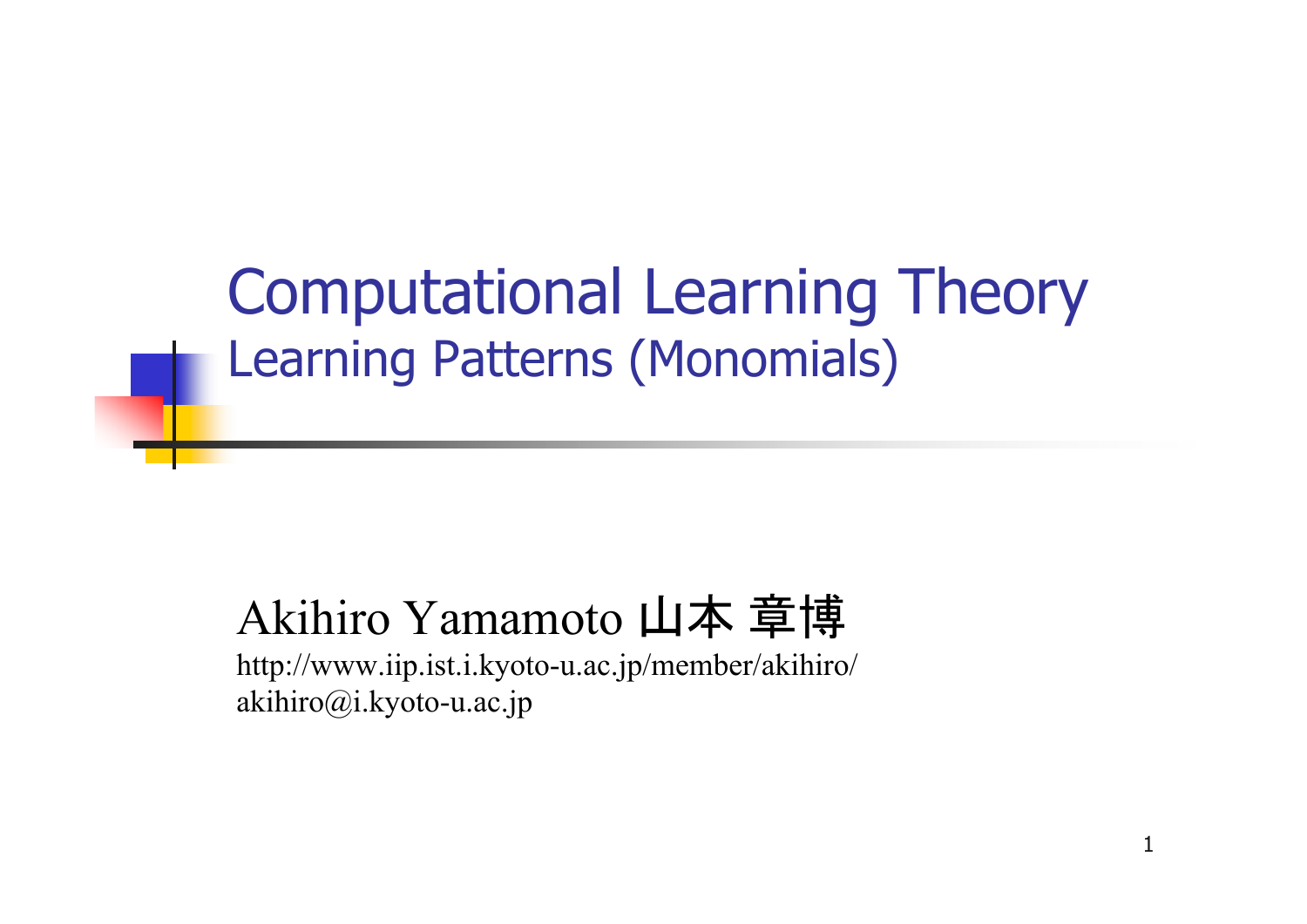### Formal Languages

- $\blacksquare$   $\Sigma$  : a finite set of symbols and called an alphabet
- $\blacksquare$   $\sum$  : the set of all finite strings consisting of the symbols in  $\Sigma$ .
	- An empty string is denoted by  $\varepsilon$ .
	- $\Box^+=\Sigma^+$  $\{3\}$  -  $\{5\}$
- A formal language L on  $\Sigma$  is a subset of  $\Sigma$ ∗ .

Example

$$
\Sigma = \{a, b\}
$$
  

$$
\Sigma^* = \{\epsilon, a, b, aa, ab, ba, bb, aaa, aab,... \}
$$
  

$$
L = \{aab, abb, aaab, aabb, abab, abbb,... \}
$$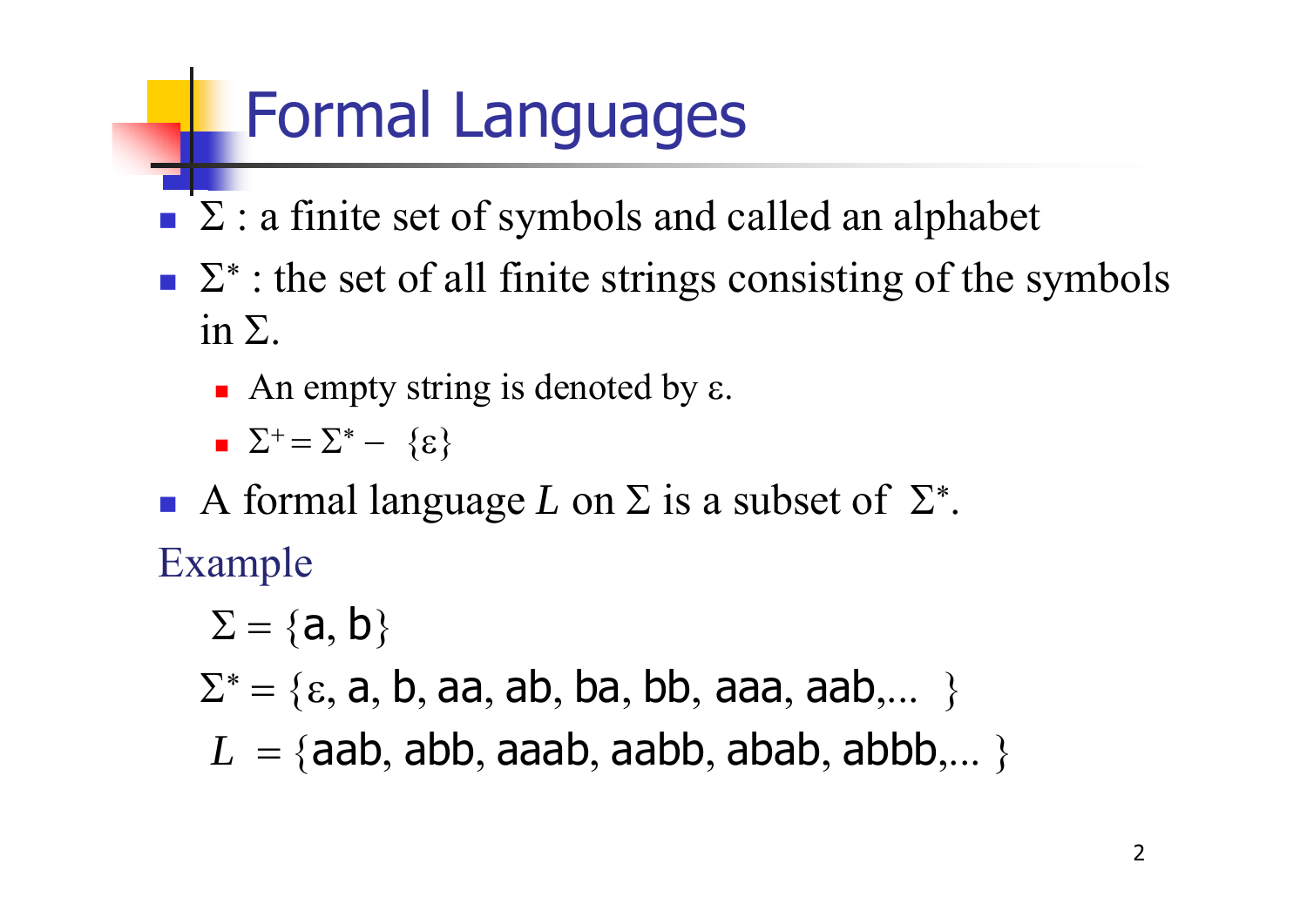## Identification in the limit [Gold]

$$
e_1, e_2, e_3, ...
$$
  $\overline{a_1, a_2, a_3, ...}$ 

A learning algorithm A EX-identifies  $L(\pi)$  in the limit from positive presentations if

for any positive presentation  $\sigma = e_1, e_2, e_3, ...$  of  $L(\pi)$  and the output sequence  $\pi_1$ ,  $\pi_2$ ,  $\pi_3$ , ... of *A*, there exists *N* such that for all  $n > N$   $\pi_{n} = \pi'$  and  $L(\pi') = L(\pi)$ 

A learning algorithm A BC-identifies  $L(\pi)$  in the limit from positive presentations if for any positive presentation  $\sigma = e_1, e_2, e_3, ...$  of  $L(\pi)$  and the output sequence  $\pi_1$ ,  $\pi_2$ ,  $\pi_3$ , ... of *A*, there exists *N* 

such that for all  $n > N$   $\pi_{n} = \pi$  and  $L(\pi_{n}) = L(\pi)$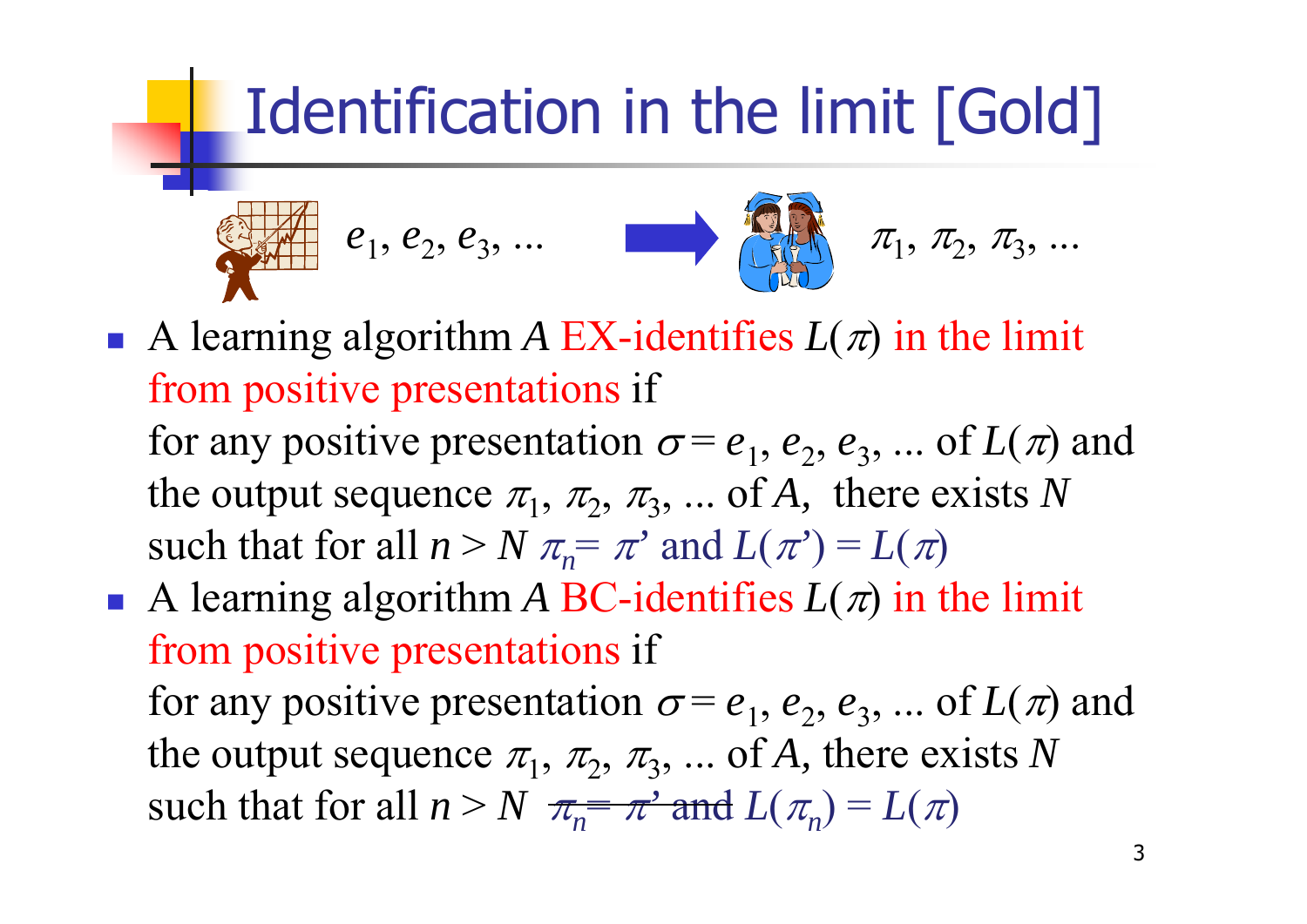#### Patterns (Monomials)

- Let X be a countable set of variables
	- **•** Assuming  $\Sigma \cap X = \varnothing$
- A pattern  $\pi$  is an element of  $(\Sigma \cup X)^*$ 
	- **That is, a pattern is a string consisting of symbols and variables.**

Example

 $\Sigma = \{a, b\}, X = \{x, y, ...\}$ 

axb, axbbya, aaxbybxa,...

■ We sometime assume that every variable in a pattern is indexed, in the ordering of its first occurrence.

$$
\Sigma = \{a, b\}, X = \{x_1, x_2, x_3, \dots\}
$$

$$
ax_1b, ax_1bbx_2a, aax_1bx_2bx_1a, \dots
$$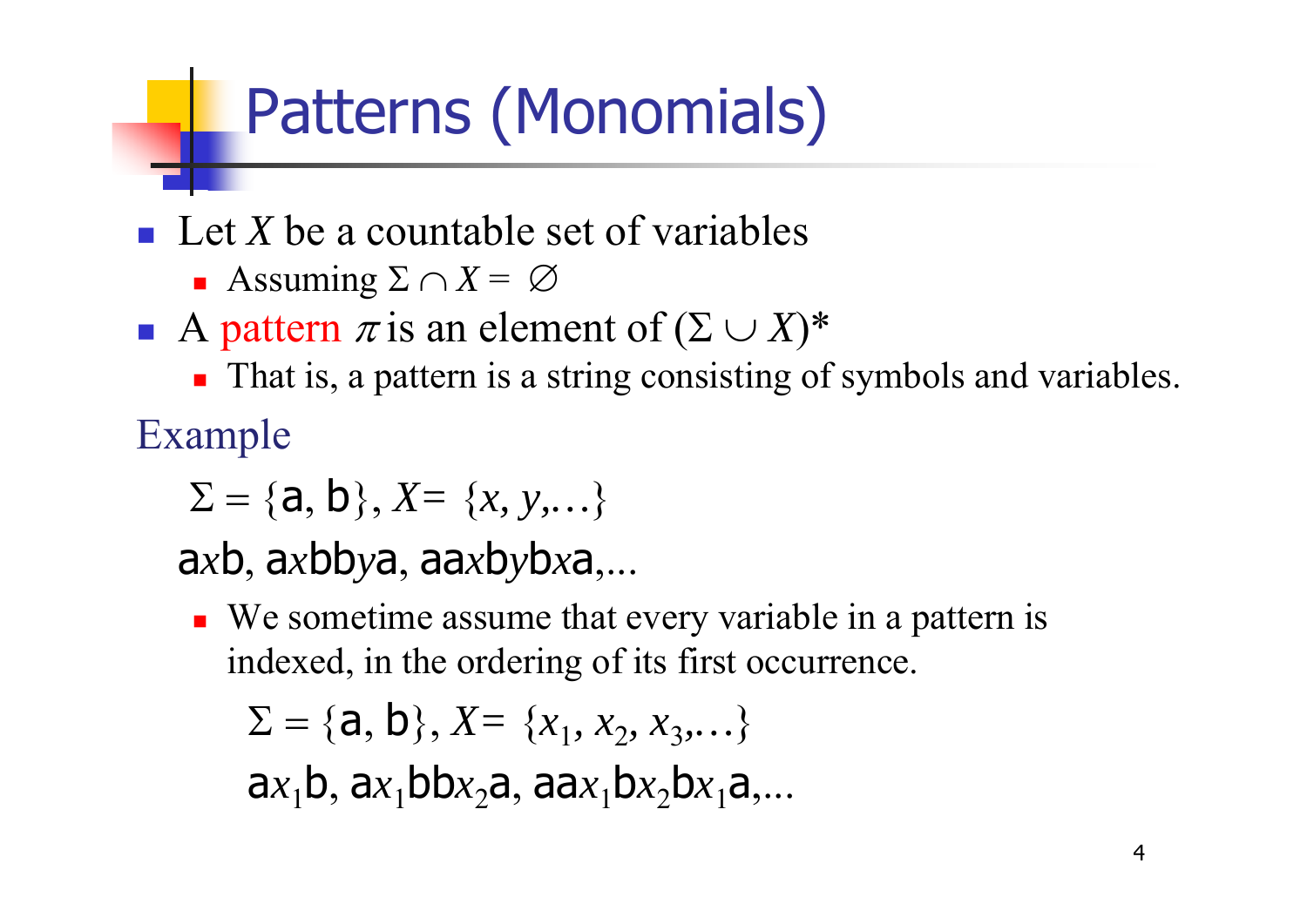#### Defining languages with patterns

A language defined with a pattern  $\pi$  is  $\{\sigma \mid \sigma = \pi \theta \text{ for some non-empty grounding substitution } \theta \}$ The language is denoted by  $L(\pi)$ . Example  $L(axb) = \{aab, abb, aaab, aabb, abab, abbb, \ldots \}$  $L(ayb) = \{aab, abb, aaab, aabb, abab, abbb, \ldots \}$ 

```
L(bxaxb) = \{baaab, bbabb,
```
baaaaab, babaabb,bbaabab bbbabbb, baaaaaaab,...}

L(bxayb) = {baaab, baabb, baaaab, baaabb, baabab,... bbaab, bbabb,bbaaab, bbaabb, bbabab,... baaaab, baaabb,baaaaab, baaaabb,... bba a a b bba a b bbba aaa b bba aab b 5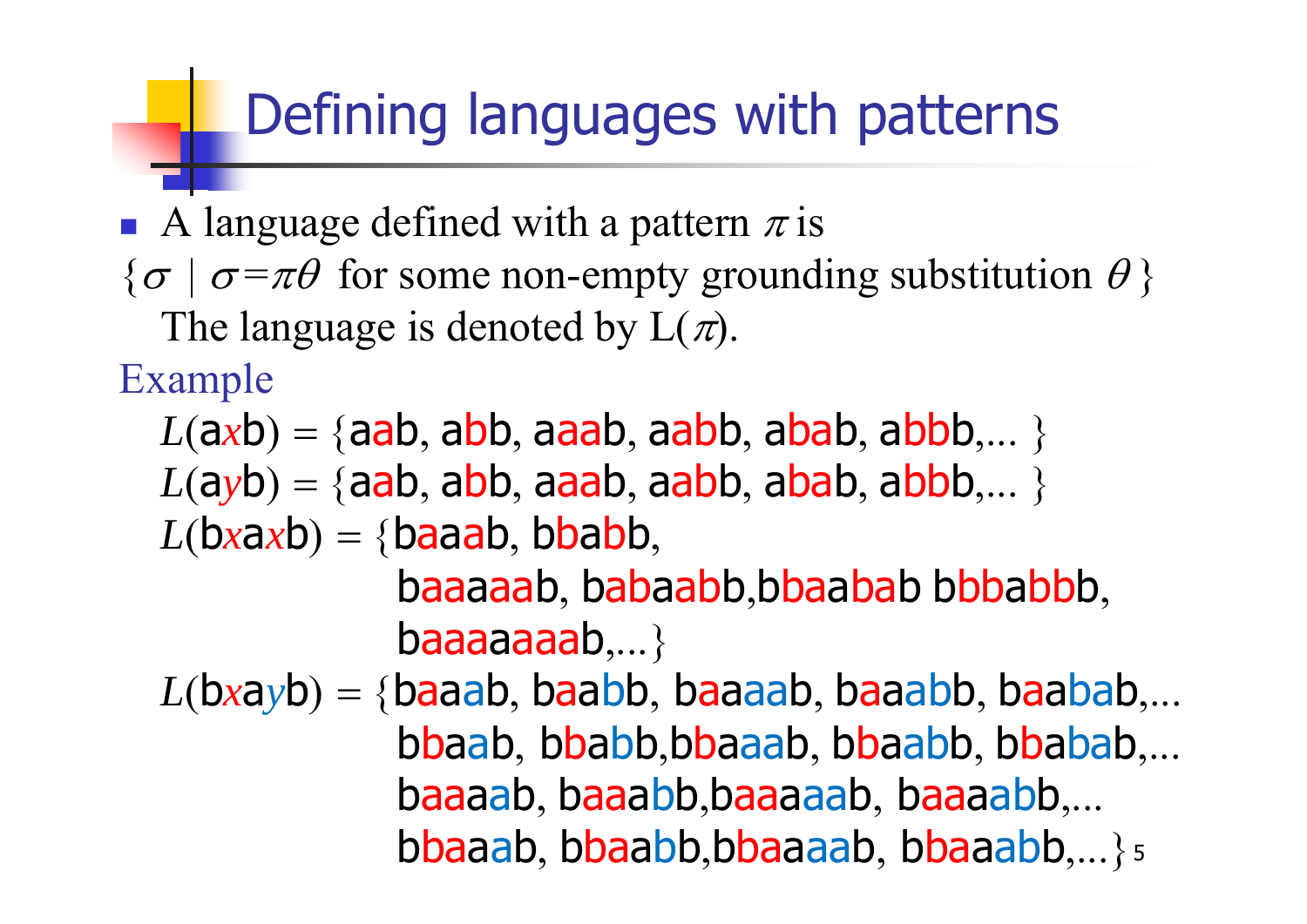## Substitution (1)

A substitution is a set of pairs

 $\theta = \{ (x_1, \tau_1), (x_2, \tau_2), ..., (x_n, \tau_n) \}$ where  $x_1, x_2, ..., x_n$  are distinct variables and

 $\pi_1$ ,  $\pi_2$ , ...,  $\pi_n$  are patterns.

Applying a substitution  $\theta$  to a pattern  $\pi$  is replacing every variable  $x_i$  in  $\pi$  with  $\tau_i$  simultaneously.

The result is denoted by  $\pi\theta$ .

Example

 $\theta_1 = \{ (x, bba), (y, ba) \}$  $\theta_2 = \{ (x, \mathsf{bya}), (y, \mathsf{ayb}) \}$  $\mathbf{b}$ *x*a*x*b $\theta_1$  = b $\mathbf{b}$ baab $\mathbf{b}$ ab, b $x$ a*x*b $\theta_2$  = b $\mathbf{b}$ yaa $\mathbf{b}$ yab,  $\mathbf{a}x$ bb $y$ a $\theta_1$  = abbabbbaa,  $\mathbf{a}x$ bb $y$ a $\theta_2$  = ab $y$ abba $y$ ba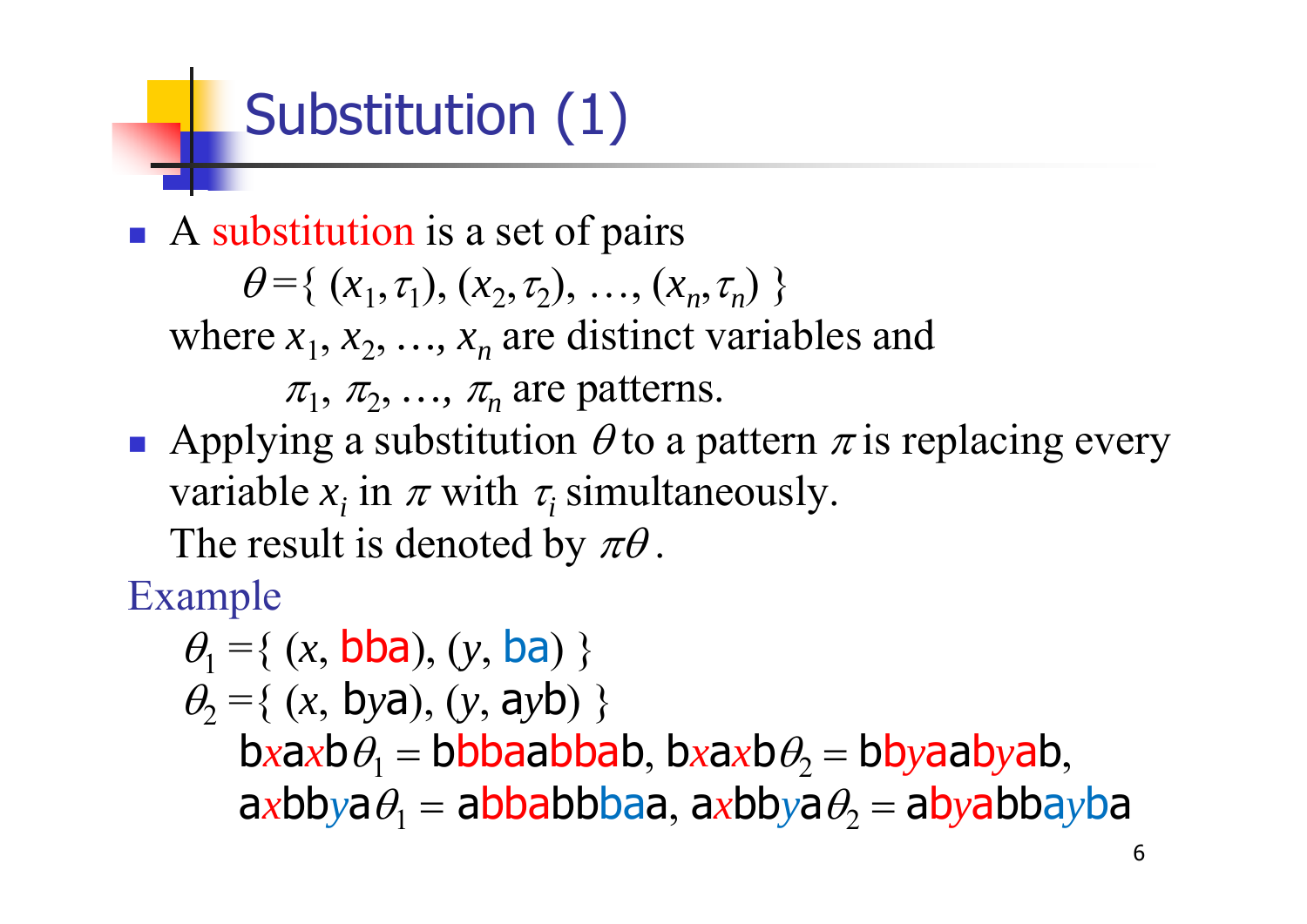### Substitution (2)

- Ħ A substitution  $\theta = \{ (x_1, \tau_1), (x_2, \tau_2), ..., (x_n, \tau_n) \}$  is nonempty if all of  $\tau_1$ ,  $\tau_2$ , ...,  $\tau_n$  are in  $(\Sigma \cup X)^+$ .
- A substitution  $\theta$  grounds a pattern  $\pi$  if  $\pi \theta \in \Sigma^*$ . Such  $\theta$ is called a grounding substitution for  $\pi$ .
- F A substitution  $\theta = \{ (x_1, y_1), (x_2, y_2), ..., (x_n, y_n) \}$  is variable renaming if  $y_1, y_2, ..., y_n$  are distinct varaibles.
	- We regard two patterns equivalent when each one is obtained from the other by renaming variables.

#### Examples

- Two patterns <sup>a</sup>*x*b and <sup>a</sup>*y*b are equivalent, and they are also equivalent to  $ax_1b$ .
- Two patterns aa*x*b*xy*b*x*<sup>a</sup> and aa*y*b*x*b*y*<sup>a</sup> are equivalent, and they are also equivalent to  $a\overline{a}z$ b*w*b<sub>*z*</sub>a and  $a\overline{a}x_1$ b $x_2$ b $x_1$ a.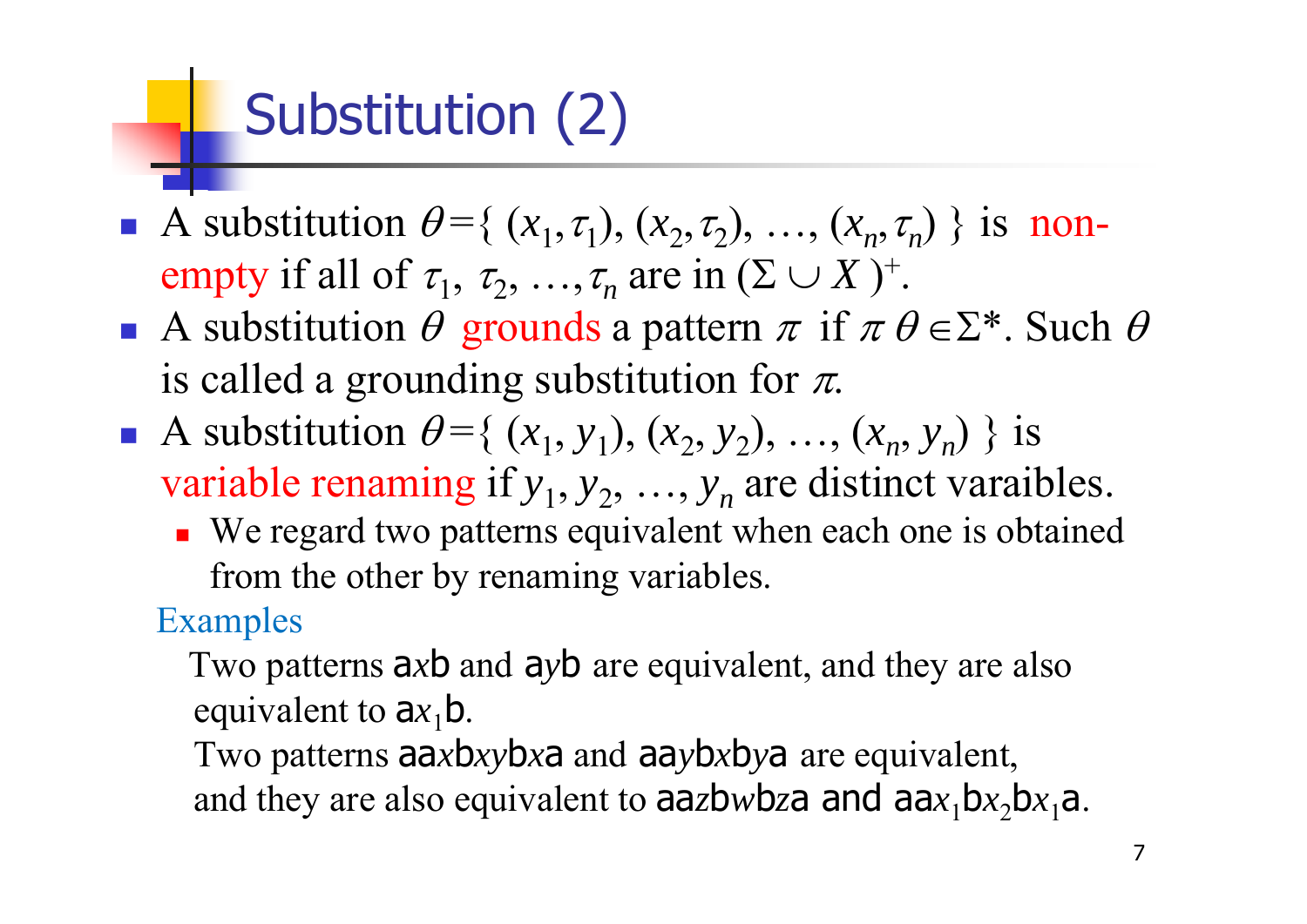## Learning pattern languages

Example 1

- $C=\{ \mathsf{aab}, \mathsf{abb}, \mathsf{aaab}, \mathsf{aabb}, \mathsf{abab}, \mathsf{abbb} \ \}$
- $D = \{a, b, bbbb, abba, baaabaa, babbb\}$

#### Example 2

 $C = \{$ baaab, bbabb, baaaaab,babaabb, bbaabab $\}$  $D = \{a, b, b$ bbb, abb, baaaaba, babbb $\}$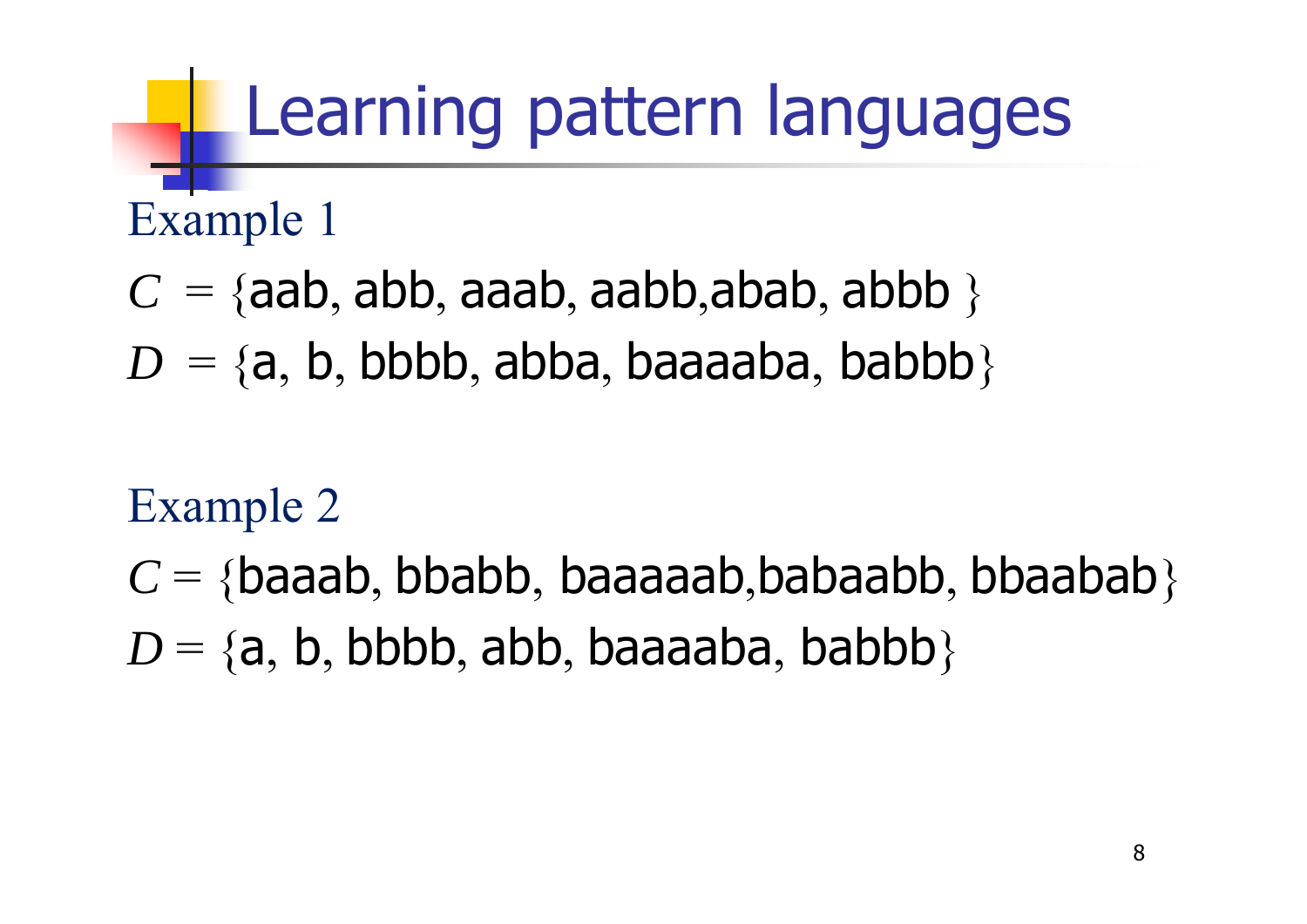#### The learning algorithm learn-patterns

Fix an effective enumeration of patterns on  $\Sigma \cup X$ :  $\pi$ <sub>1</sub>,  $\pi$ <sub>2</sub>,...,

$$
k = 1, \pi = \pi_1
$$
  
for  $n = 1$  forever  
receive  $e_n = \langle s_n, b_n \rangle$   
while  $(0 \le \exists j \le n$   
 $(e_j = \langle s_j, + \rangle \text{ and } s_j \notin L(\pi))$  and  
 $(e_j = \langle s_j, - \rangle \text{ and } s_j \in L(\pi))$   
 $\pi = \pi_k$ ;  $k +$ 

output  $\pi_{\!k}$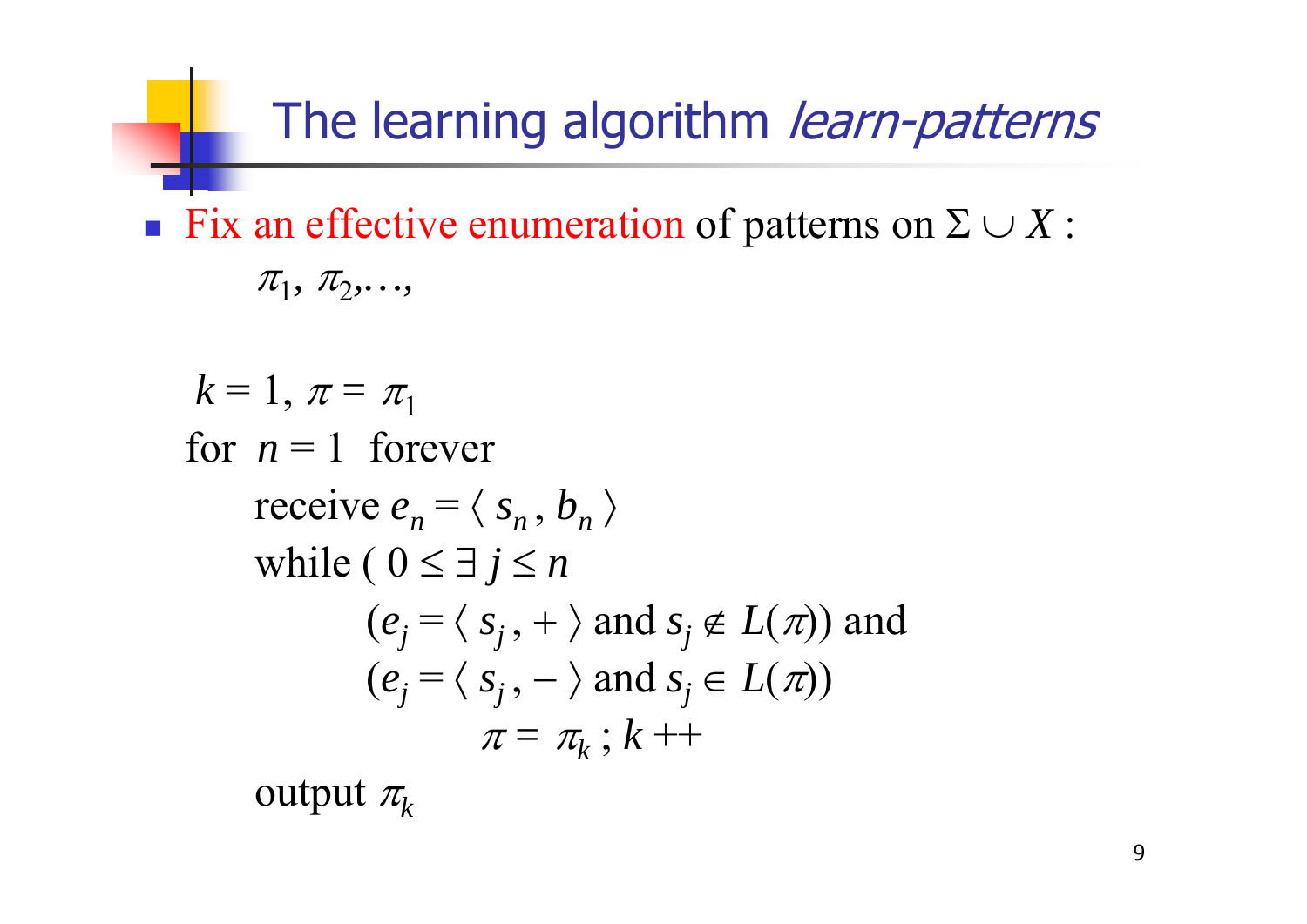The learning algorithm learn-patterns

Fix an effective enumeration of patterns on  $\Sigma \cup X$ :  $\pi$ <sub>1</sub>,  $\pi$ <sub>2</sub>,...,

$$
k = 1, \pi = \pi_1
$$
  
for  $n = 1$  forever  
receive  $e_n = \langle s_n, b_n \rangle$   
while  $(0 \le \exists j \le n$   
 $(e_j = \langle s_j, + \rangle \text{ and } s_j \notin L(\pi))$  and  
 $(e_j = \langle s_j, - \rangle \text{ and } s_j \in L(\pi))$   
 $\pi = \pi'$  for an appropriate  $\pi$ ';  $k +$ 

output  $\pi_{\!k}$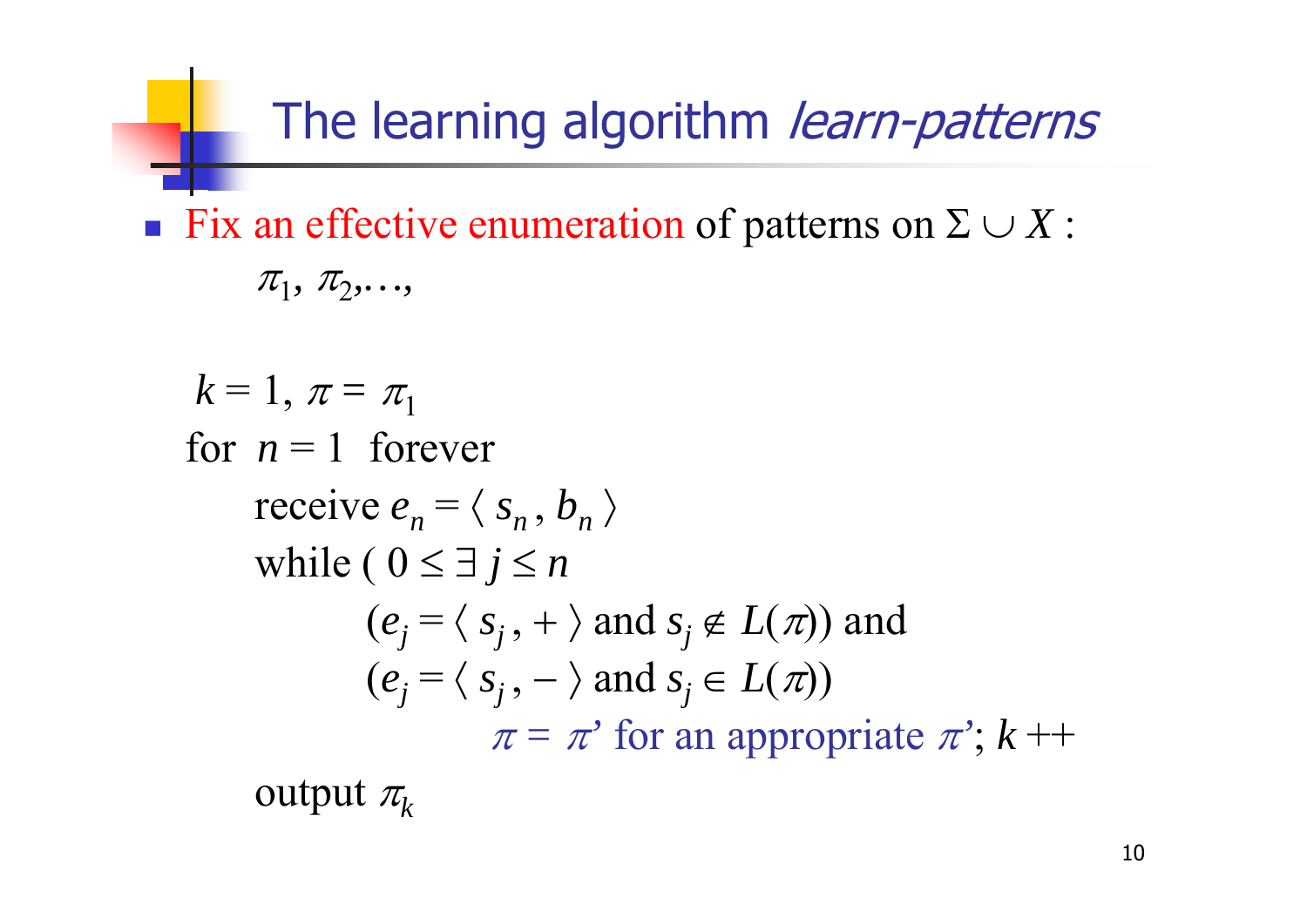

### Patterns v.s. Finite state automata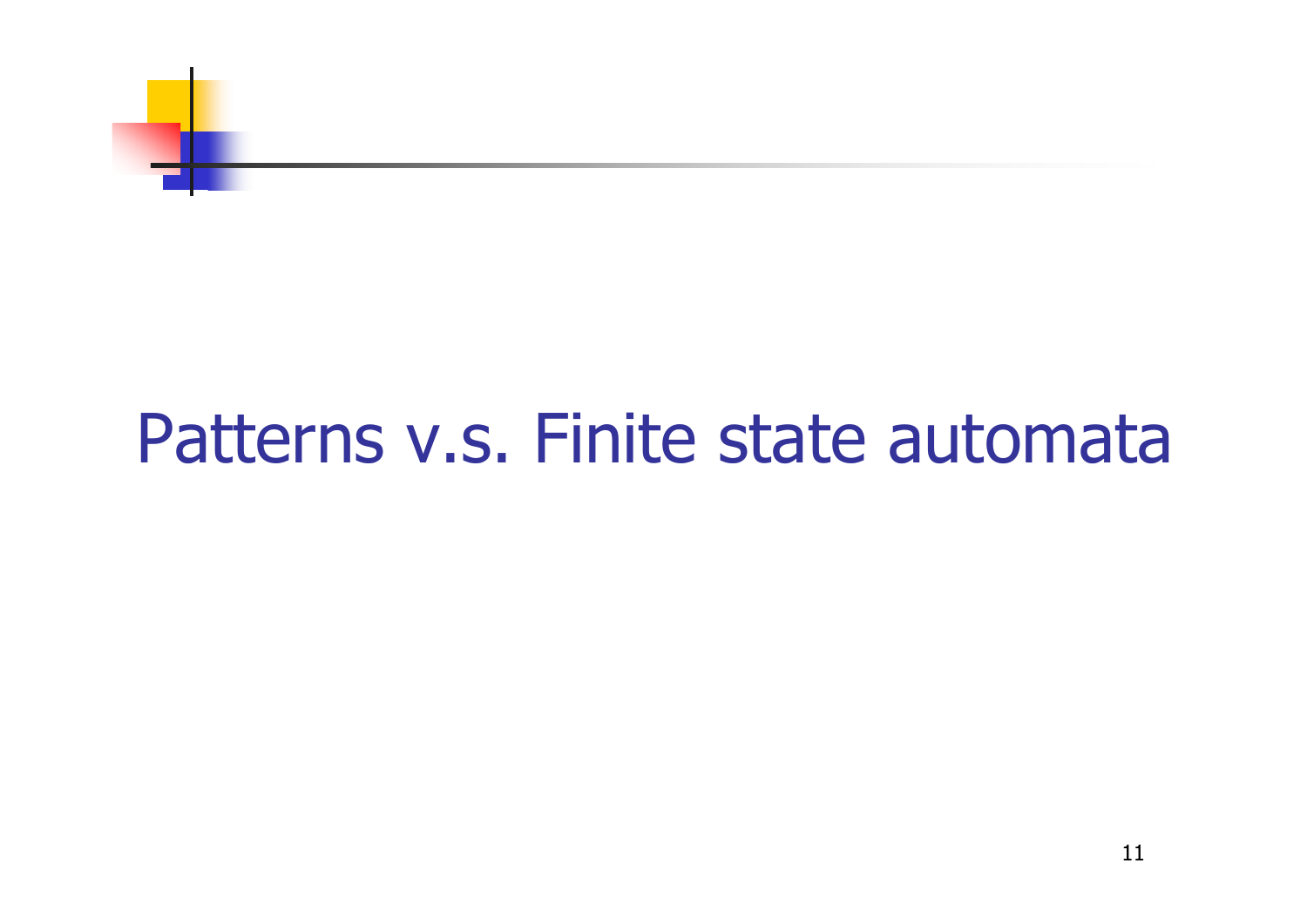## Patterns and FAs

- p. There does not always exist a FA M for a pattern  $\pi$  such that  $L(M) = L(\pi)$ .
- There does not always exist a pattern  $\pi$  for a FA M such that  $L(M) = L(\pi)$ .

A pattern  $\pi$  is regular if each variable in  $\pi$  occurs only once in  $\pi$ .

Example A pattern bxayb is regular, but bxaxb is not.

For a regular pattern  $\pi$  there is a FA M such that  $L(M)$  =  $L(\pi).$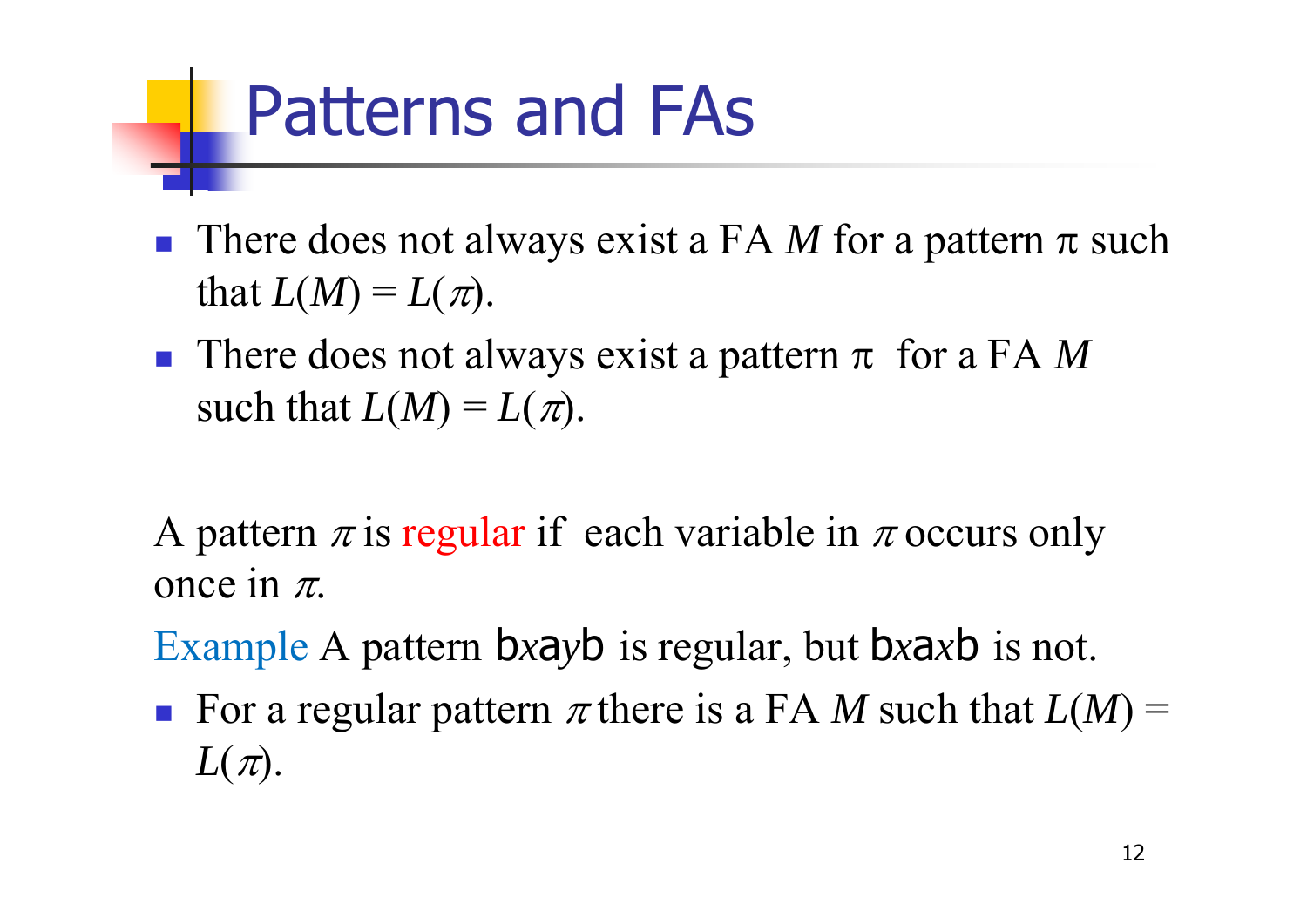### Regular Expressions (1)

**Mathematically, a regular expression is defined as a** expression constructed of

> constants:  $\boldsymbol{\varepsilon}, \boldsymbol{\varnothing},$  and  $\boldsymbol{\mathfrak{c}}$  for every  $c$  in  $\Sigma$ operators :  $\,$  ,  $+$ ,  $^*$

Examples Let  $\Sigma = \{a, b\}$ . Some examples of RE are:  $a\,$ **b** $a$ a,  $a + b$ ,  $a^*$ ,  $(ab)^*$ ,  $a^*$  + **abaa** <sup>+</sup>**babb**, (**ab** <sup>+</sup>**ba**)\*,  $a((a + b)*b)$ ,  $(a + b)* (a + b)$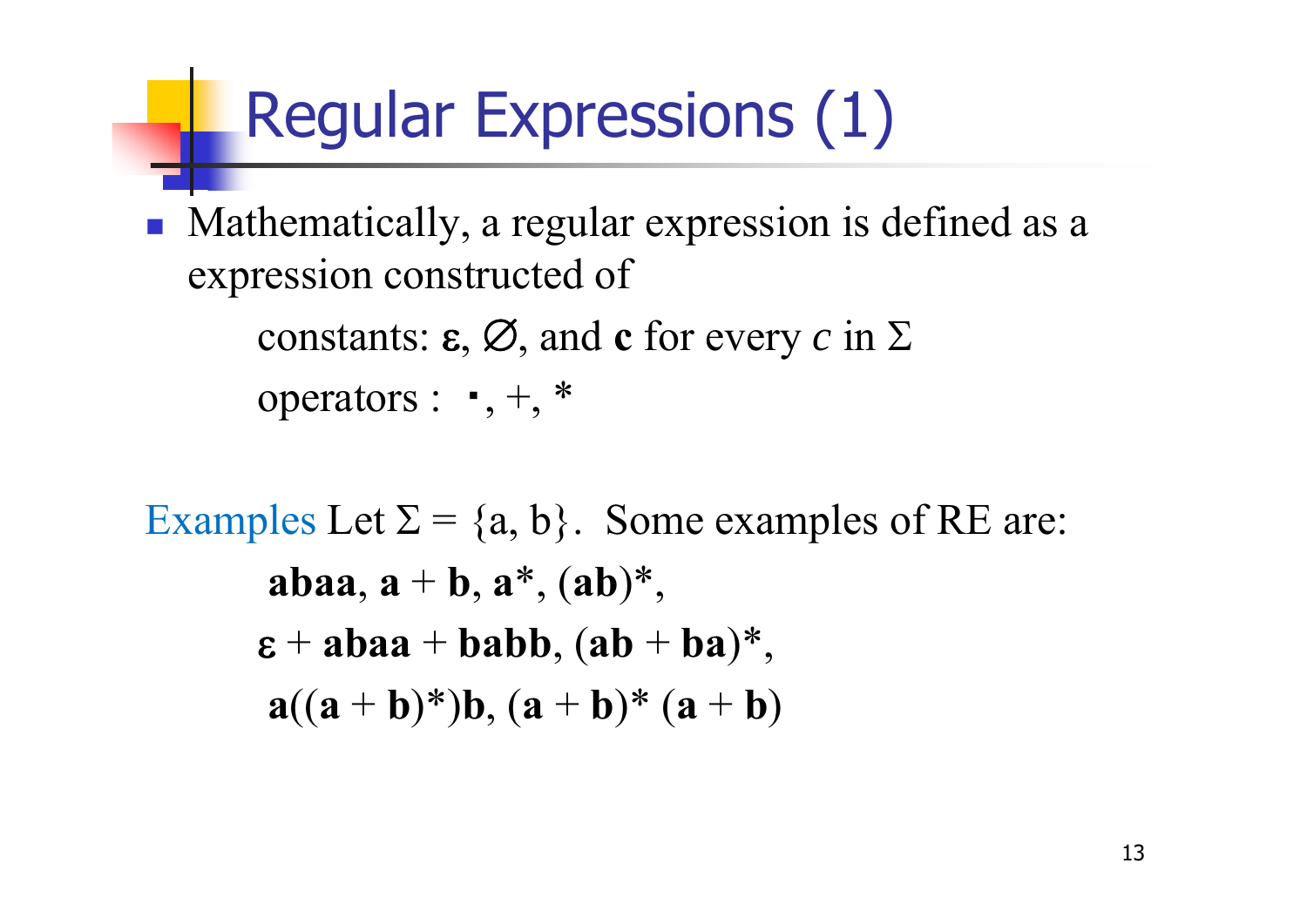#### Regular Expressions (2)

Ħ ■ The language *L*(*E*) represented by *E* is defined as  $L(\varepsilon) = {\varepsilon}, L(\emptyset) = \emptyset, \text{ and } L(\mathbf{c}) = {\varepsilon},$  $L(E|F) = \{ wv \mid w \in E \text{ and } v \in F \},\$  $L(E+F) = L(E) \cup L(F)$ ,  $L(E^*) = \{ w$  $n \mid w \in E$  and  $n \geq 0$ . Examples Let  $\Sigma = \{a, b\}$ . Some examples of RE are:  $L(\varepsilon + \mathbf{abaa} + \mathbf{babb}) = \{\varepsilon, \mathbf{abaa}, \mathbf{babb}\}$  $L((ab)^*) = \{\varepsilon, ab, abab, ababab,...\},\$  $L((ab + ba)^*) = \{\epsilon, ab, ba, abab, abba, baab,baba, \ldots\},$ L( $a((a + b)*b) = {ab, aab, abb, aaab, aabb, ...}$  $L((\mathbf{a} + \mathbf{b})^* (\mathbf{a} + \mathbf{b})) = \{a, b, aa, ab, ba, bb, ... \}$  14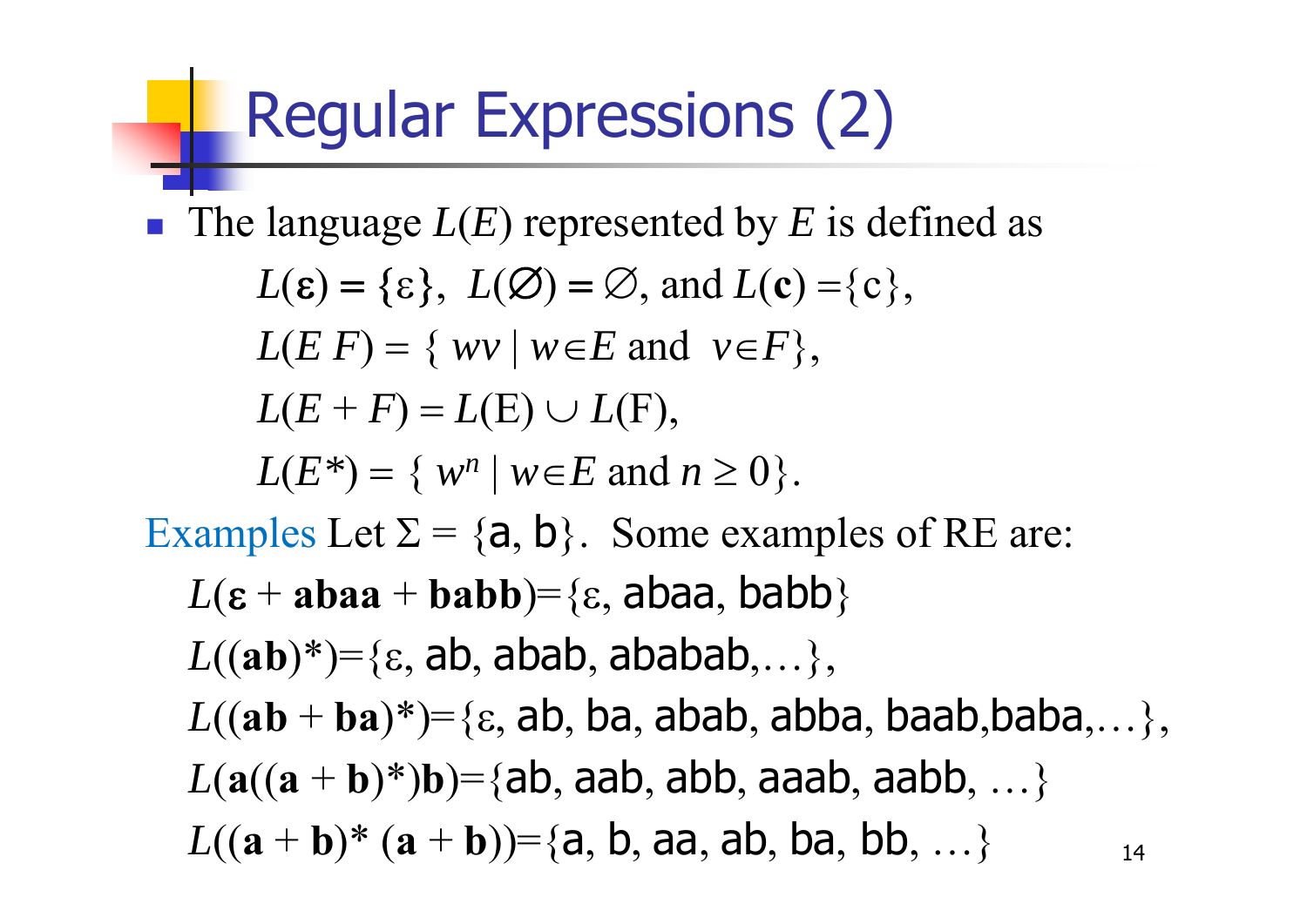#### Regular Expressions and Patterns

It can be proved that

for every RE *E* there is a FA *M* s.t. *L* ( *M*)= *L* ( *E*), and for every FA *M* there is a RE *E* s.t.  $L(E)=L(M)$ .

- **There does not always exist a RE E for a pattern**  $\pi$  **such that**  $L(E) = L(\pi).$
- **There does not always exist a pattern**  $\pi$  **for a FA M such that**  $L(E) = L(\pi).$
- For a regular pattern  $\pi$ , we can construct a RE E such that  $L(E) = L(\pi)$ , by replacing

every symbol  $c$  in  $\pi$  with **c**, and

every variable in  $\pi$  with  $(c_1 + ... + c_n)(c_1 + ... + c_n)^*$ .

Example  $L(\mathbf{a}((\mathbf{a} + \mathbf{b})^*(\mathbf{a} + \mathbf{b}))^*)\mathbf{b}) = L(\mathbf{a}x\mathbf{b})$  $\big)$  15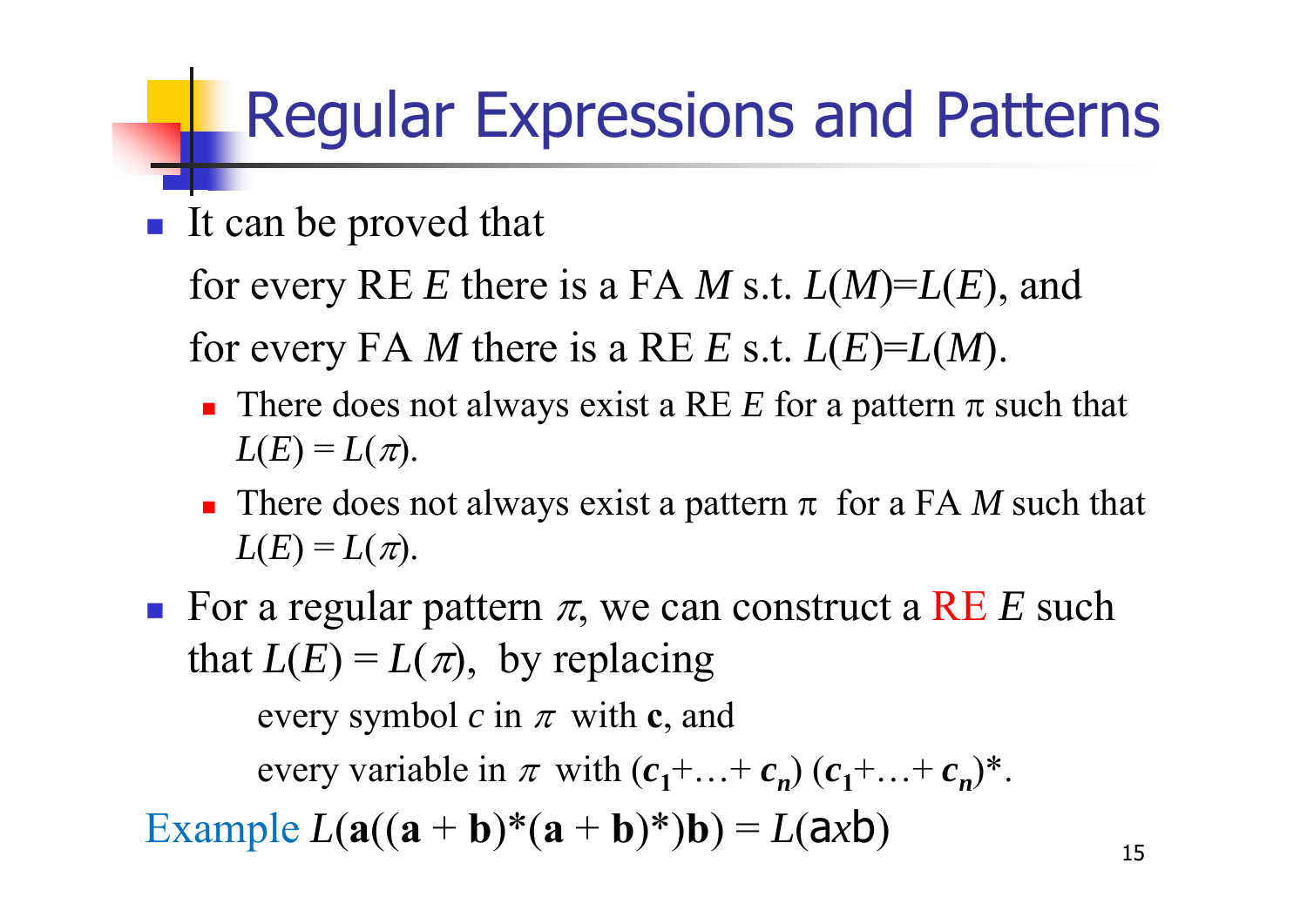

## Learning from Positive Data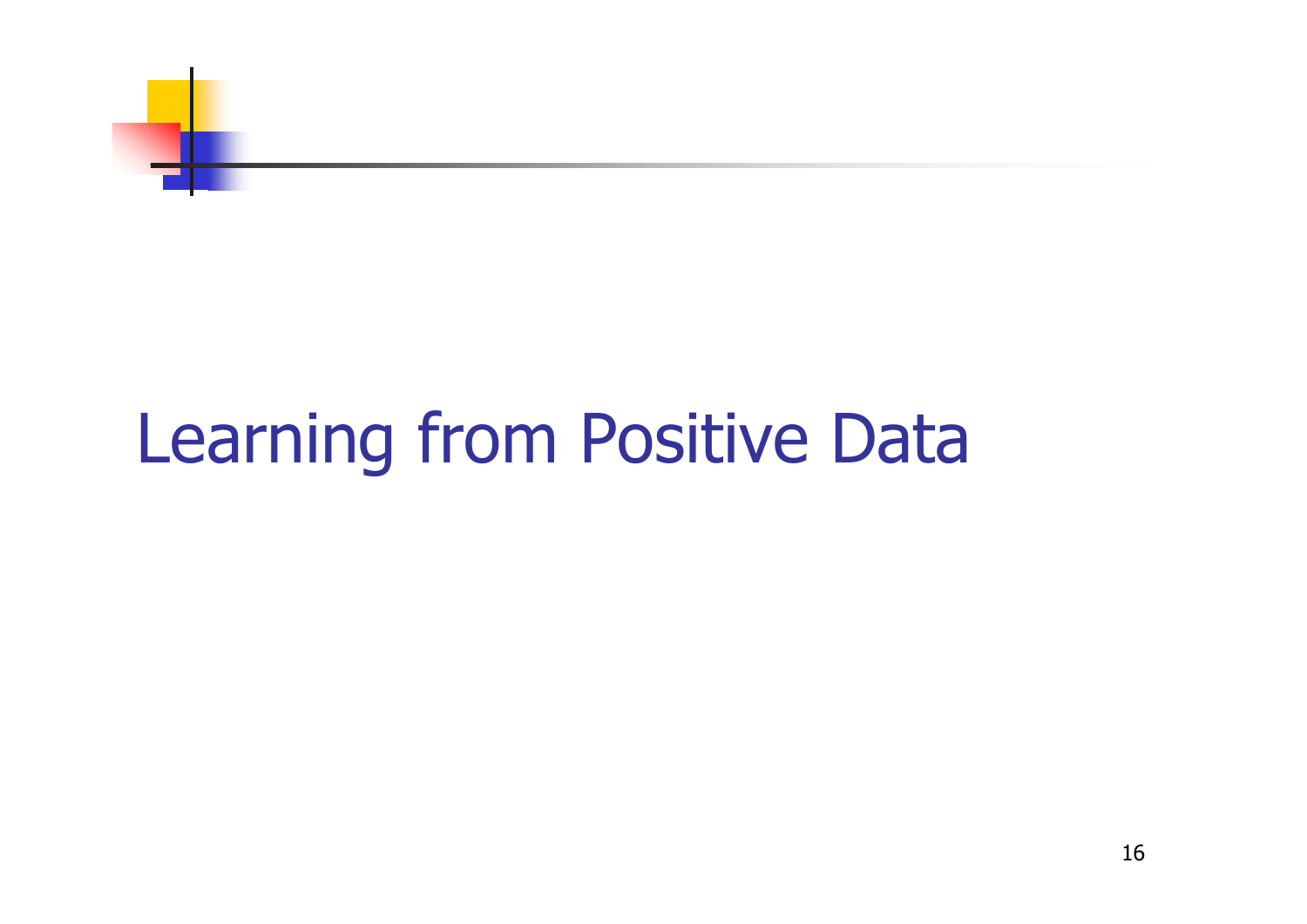## Learning from Positive Data

Example

- $C=\{ \mathsf{aab}, \mathsf{abb}, \mathsf{aaab}, \mathsf{aabb}, \mathsf{abab}, \mathsf{abbb} \ \}$
- In discussing learning from positive data, we have to define it mathematically, or some simple (trivial) solutions may always exist.
	- **The learning algorithm which always return prefix** tree automata.
	- **The learning algorithm which always return the** automaton accepting any strings.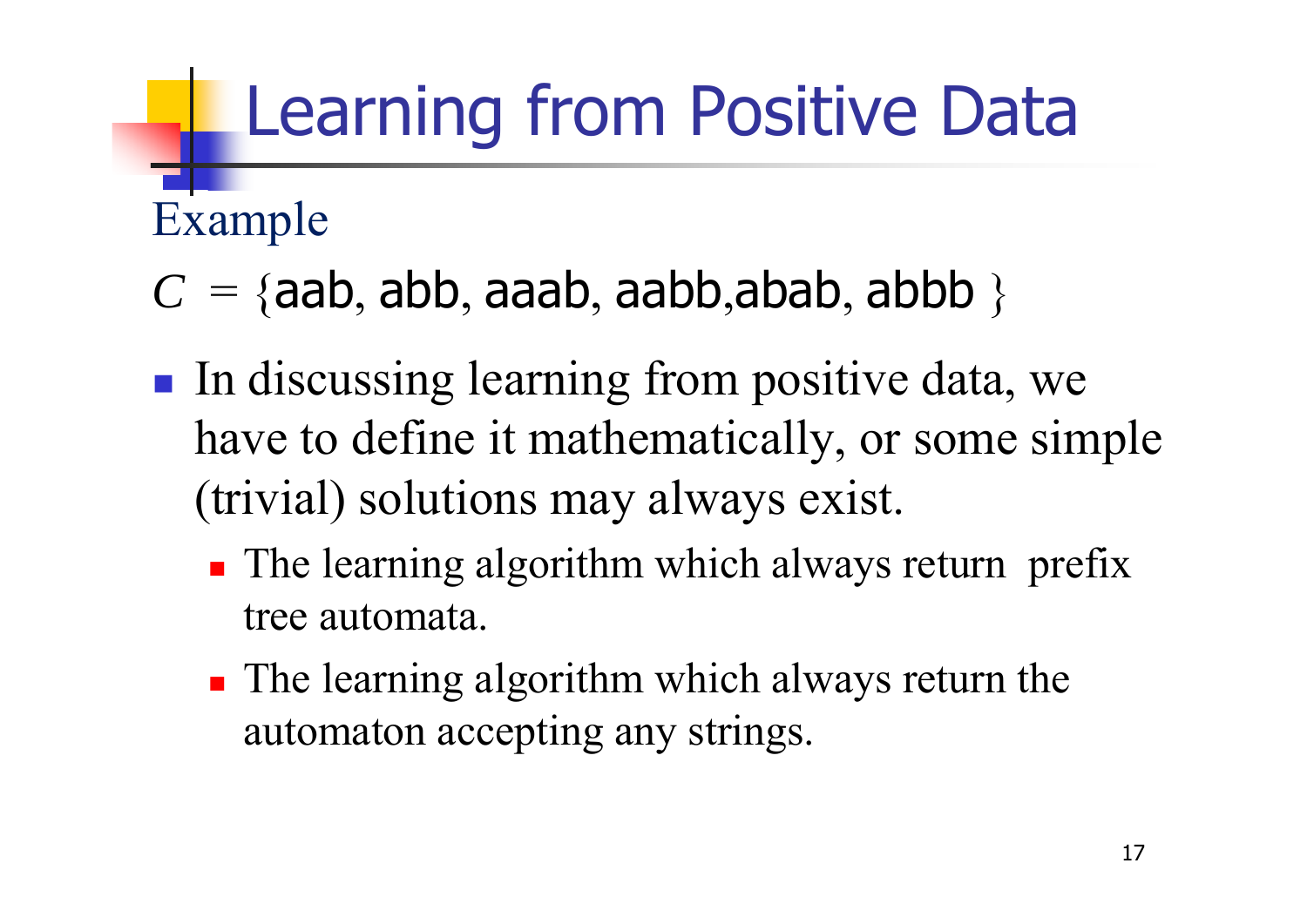## Learning pattern languages

Example 1

 $C=\{ \mathsf{aab}, \mathsf{abb}, \mathsf{aaab}, \mathsf{aabb}, \mathsf{abab}, \mathsf{abbb} \ \}$ 

Example 2  $C = \{$ baaab, bbabb, baaaaab,babaabb,  $bb$ aa $bab$ a $\}$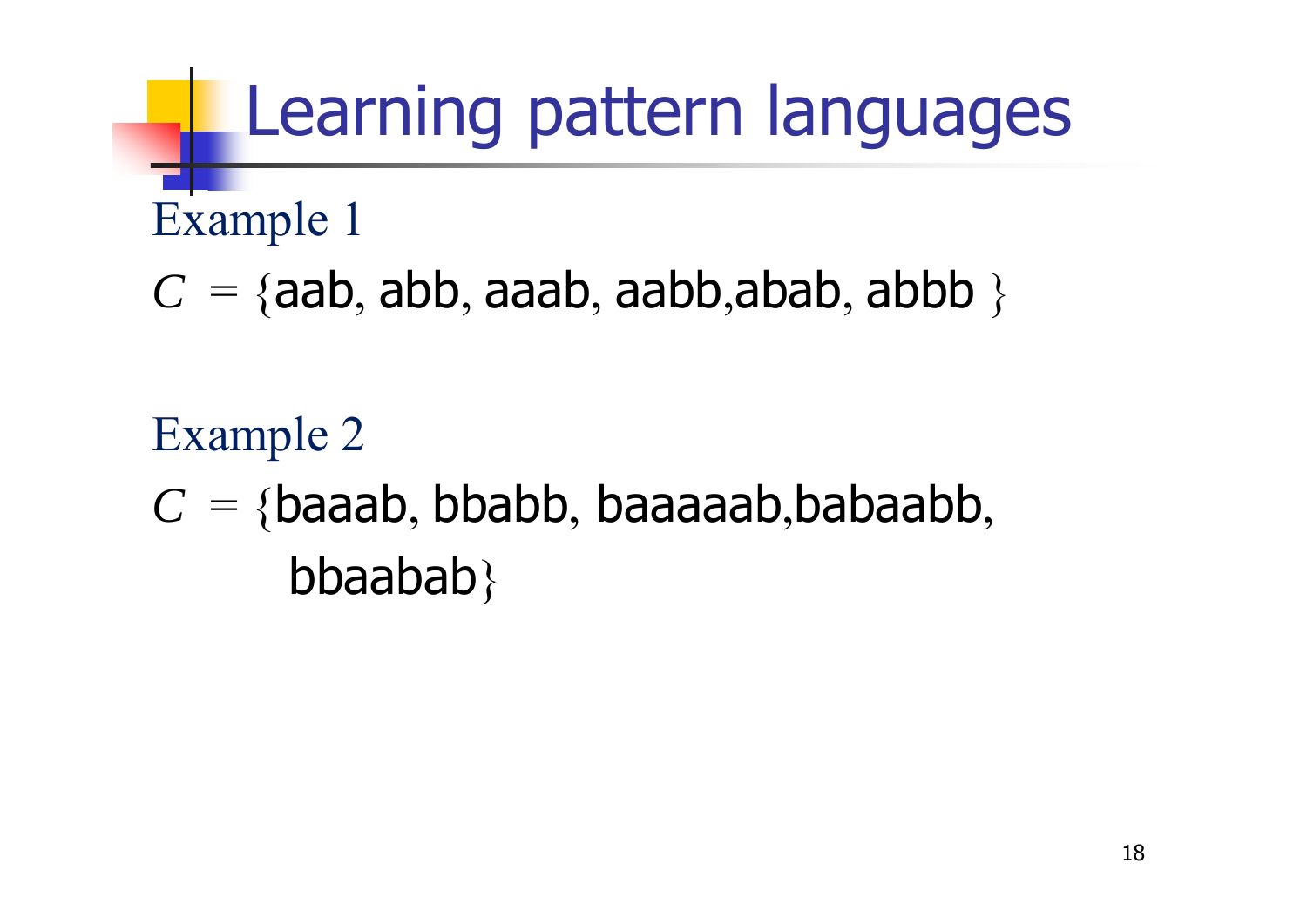Learning Patterns from Positive Data

 $\overline{\phantom{a}}$ **Fix an effective enumeration of patterns on**  $\Sigma \cup X$ **:** 

$$
\pi_1, \pi_2, \ldots,
$$

$$
k = 1, \pi = \pi_1
$$
  
for  $n = 1$  forever  
receive  $e_n = \langle s_n, b_n \rangle$   
while  $(0 \le \exists j \le n$   
 $(e_j = \langle s_j, + \rangle \text{ and } s_j \notin L(\pi)) \text{ and}$   
 $\frac{\langle e_j - \langle s_j, + \rangle \rangle}{\langle s_j, + \rangle \langle s_j - \rangle} = \frac{L(\pi_1)}{\pi_1} \text{ for an appropriate } \pi^*; k + \frac{L(\pi_2)}{\pi_2} \text{ for an appropriate } \pi^*; k + \frac{L(\pi_1)}{\pi_1} \text{ for an appropriate } \pi^*; k + \frac{L(\pi_2)}{\pi_2} \text{ for an appropriate } \pi^*; k + \frac{L(\pi_1)}{\pi_1} \text{ for an appropriate } \pi^*; k + \frac{L(\pi_1)}{\pi_1} \text{ for an appropriate } \pi^*; k + \frac{L(\pi_2)}{\pi_1} \text{ for an appropriate } \pi^*; k + \frac{L(\pi_1)}{\pi_1} \text{ for an appropriate } \pi^*; k + \frac{L(\pi_1)}{\pi_1} \text{ for an appropriate } \pi^*; k + \frac{L(\pi_2)}{\pi_1} \text{ for an appropriate } \pi^*; k + \frac{L(\pi_1)}{\pi_1} \text{ for an appropriate } \pi^*; k + \frac{L(\pi_1)}{\pi_1} \text{ for an appropriate } \pi^*; k + \frac{L(\pi_2)}{\pi_1} \text{ for an appropriate } \pi^*; k + \frac{L(\pi_1)}{\pi_1} \text{ for an appropriate } \pi^*; k + \frac{L(\pi_1)}{\pi_1} \text{ for an appropriate } \pi^*; k + \frac{L(\pi_2)}{\pi_1} \text{ for an appropriate } \pi^*; k + \frac{L(\pi_1)}{\pi_1} \text{ for an appropriate } \pi^*; k + \frac{L(\pi_1)}{\pi_1} \text{ for an appropriate } \pi^*; k + \frac{L(\pi_2)}{\pi_1} \text{ for an appropriate } \pi^*; k + \frac{L(\pi_1)}{\pi_1} \text{ for an appropriate } \pi^*; k + \frac{L(\pi_1)}{\pi_1} \text{ for an appropriate } \pi^*; k + \frac{L(\pi_2)}{\pi_1} \text{ for an appropriate } \pi^*; k + \frac{L$ 

output  $\pi$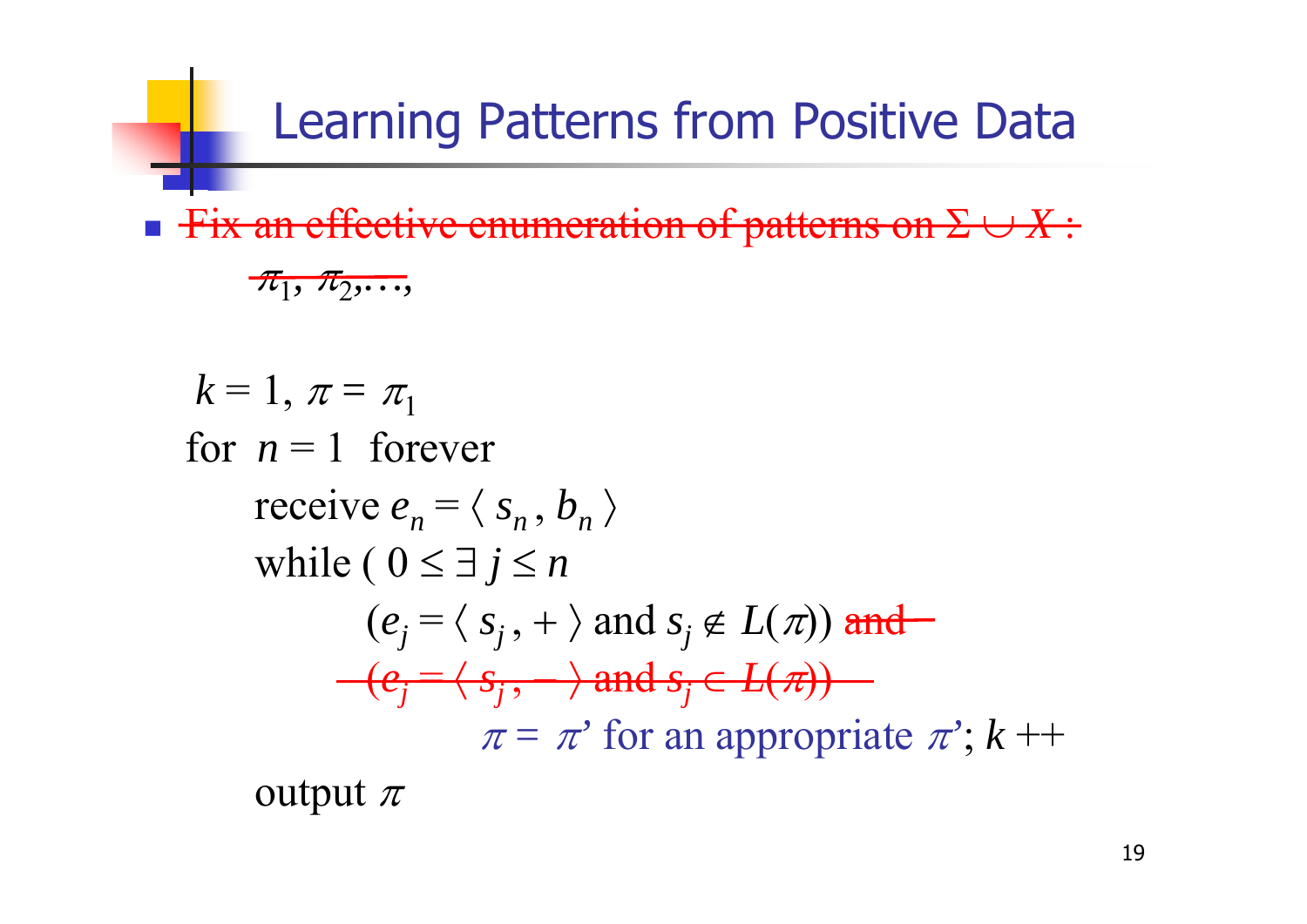#### Positive Presentations  $e_1, e_2, e_3, ...$   $\qquad \qquad$   $\qquad \qquad$   $\qquad \qquad$   $\qquad \qquad$   $\qquad \qquad$   $\qquad \qquad$   $\qquad \qquad$   $\qquad \qquad$   $\qquad \qquad$   $\qquad \qquad$   $\qquad \qquad$   $\qquad \qquad$   $\qquad$   $\qquad$   $\qquad$   $\qquad$   $\qquad$   $\qquad$   $\qquad$   $\qquad$   $\qquad$   $\qquad$   $\qquad$   $\qquad$   $\qquad$   $\qquad$   $\qquad$   $\qquad$   $e_1^{},\,e_2^{},\,e_3^{},\,...$  $\boldsymbol{\Sigma}$ ∗  $L(\pi)$

- A presentation of  $L(\pi)$  is a infinite sequence consisting of positive and negative example.
- A presentation  $\sigma$  is positive if  $\sigma$  consists only of positive example <sup>&</sup>lt; *<sup>s</sup>*, +> and any positive example occurs at least once in  $\sigma$ .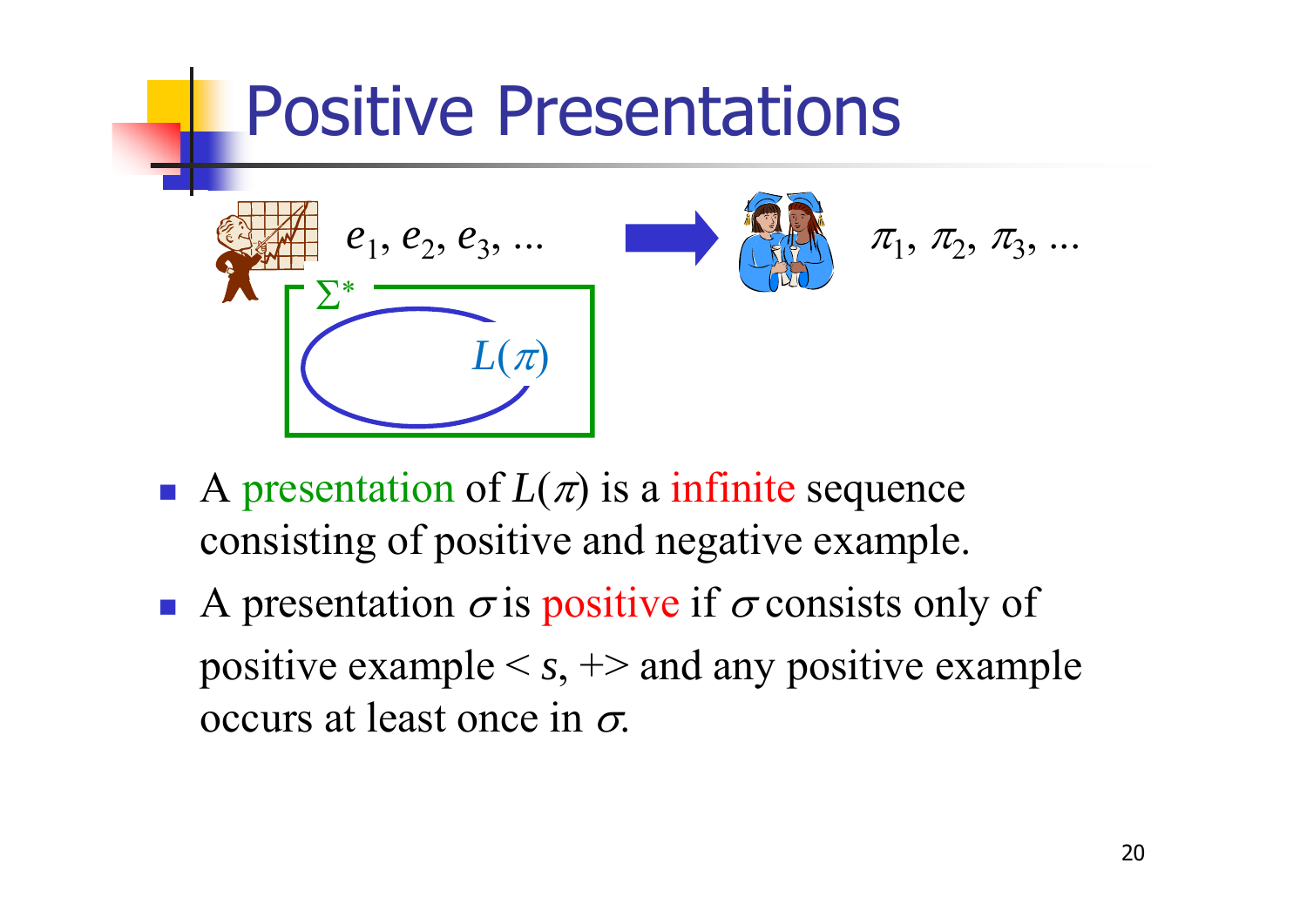#### Which patterns should be chosen?

- p. Intuitively, choose a minimal language which contains all of the positive examples at the moment.
	- **That is, avoid over-generalization!**

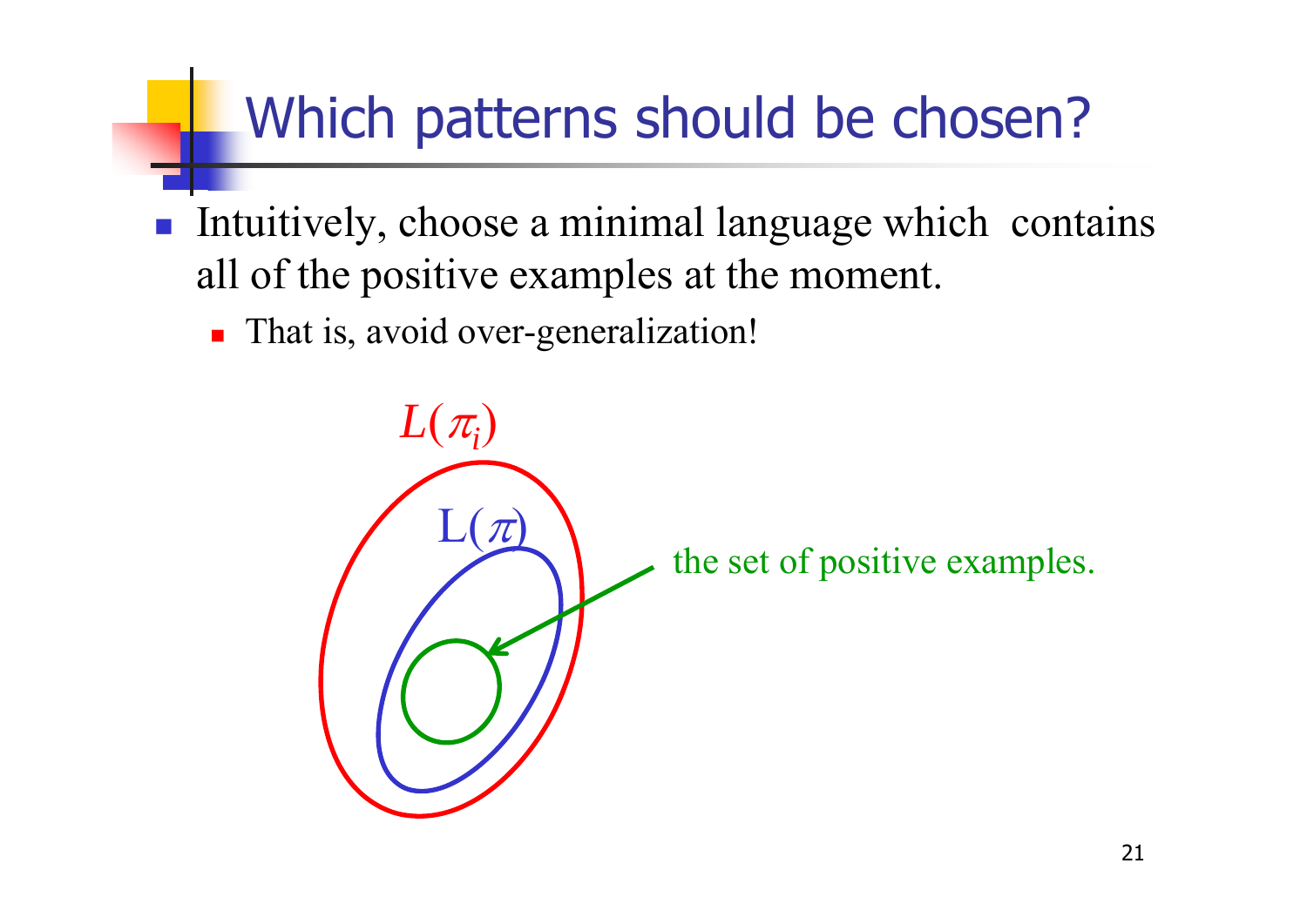### Analysis of Patterns (1)

Lemma 1 For every string *<sup>s</sup>*, there are only finite number of pattern languages containing *s*.

Proof. If  $s \in L(\pi)$ , then  $|s| \geq |\pi|$ .

Example The languages containing *<sup>s</sup>* = aab are *L* (aab), *L*(*x*ab), *L*(*axb*), *L*(*xxb*), *L*(*xb*), *L*(*ax*), *L*(*x*), *L* (*xy* b), *L* (*x* a *y*), *L* ( <sup>a</sup>*xy*), *L* (*xxy*), L(*xy*), *L* (*xyz*),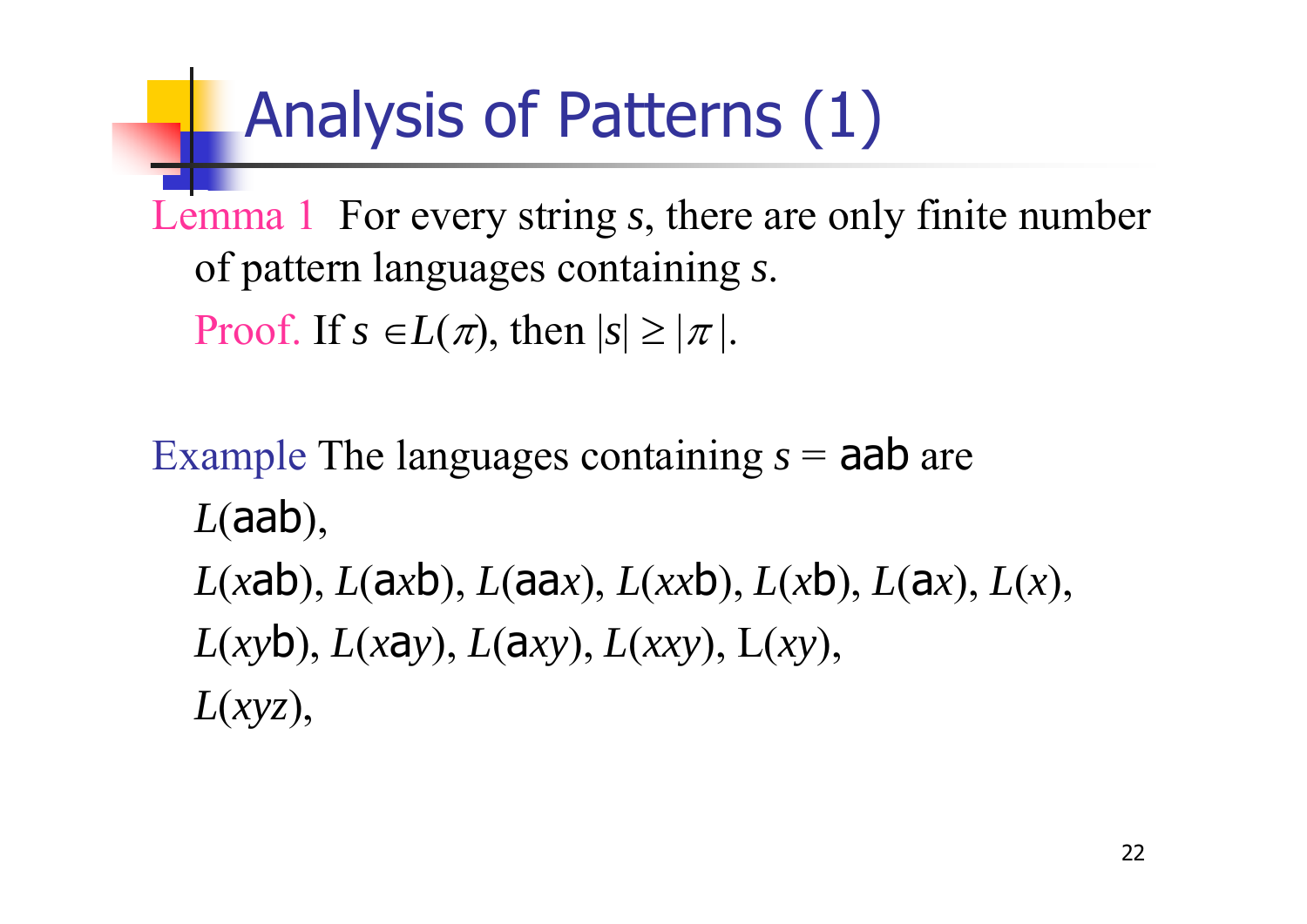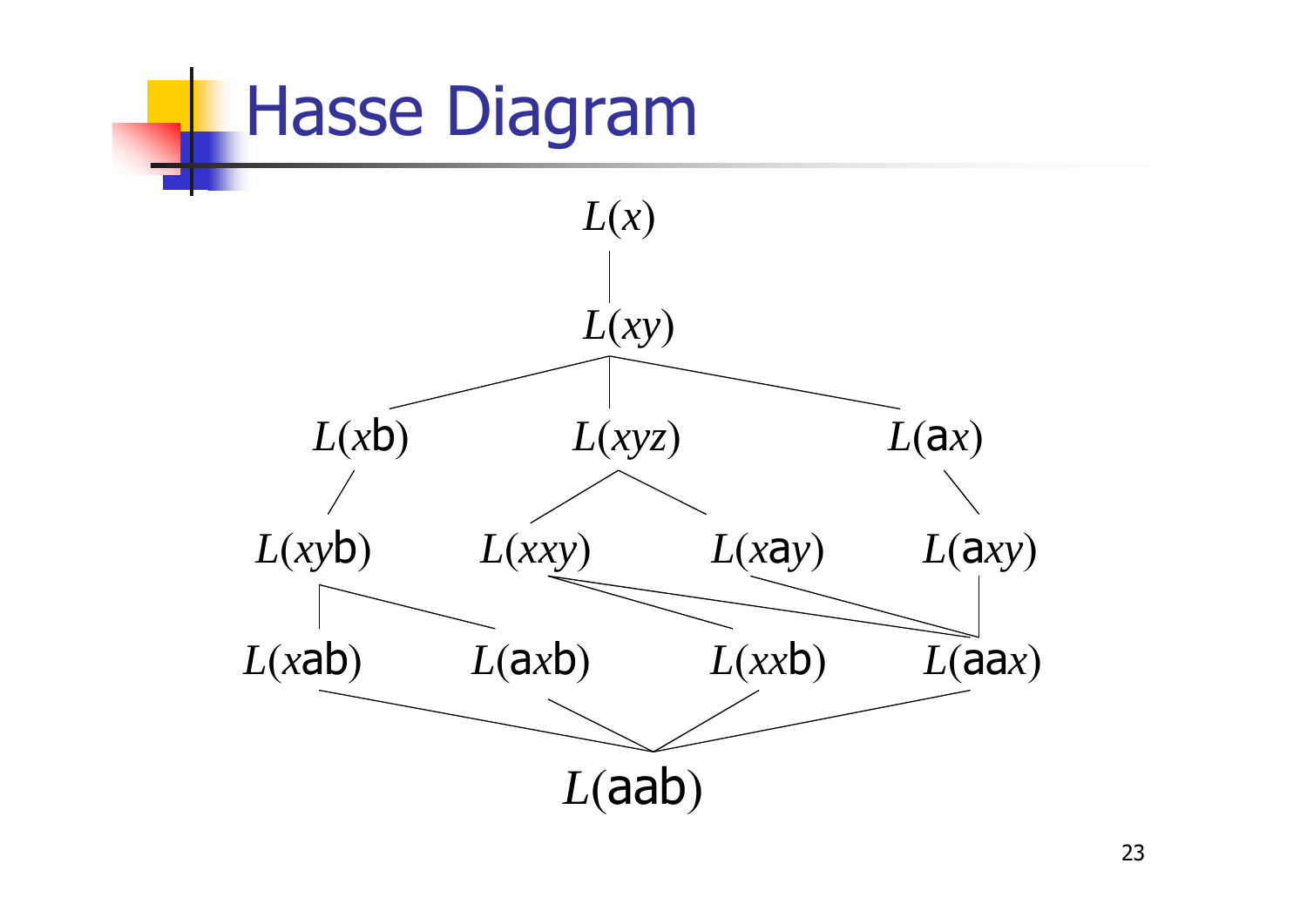## Analysis of Patterns (2)

#### $Example \pi = \frac{ax}{b}$ bbyaa

- $L$ (a*xx*bbyaa)
- ={aaabbaaa, aaabbbaa, abbbbaaa, abbbbbaa, aaaaabbaaa, aaaaabbbaa, aababbbaaa, aababbbbaa,..., aabaaabaabbbbbababaa,...}
- Using examples as long as  $\pi$ : aaabbaaa, aaabbbaa, abbbbaaa, abbbbbaa  $\theta_1 = \{(x, a), (y, a)\}$   $\theta_2 = \{(x, a), (y, b)\}$   $\theta_3 = \{(x, b), (y, a)\}$   $\theta_4 = \{(x, a), (y, b)\}$ We can know that the 2nd, 3rd,  $\parallel$  The variable at the 6th and 6th positions must be position is different from variables. those at the 2nd and 3rd.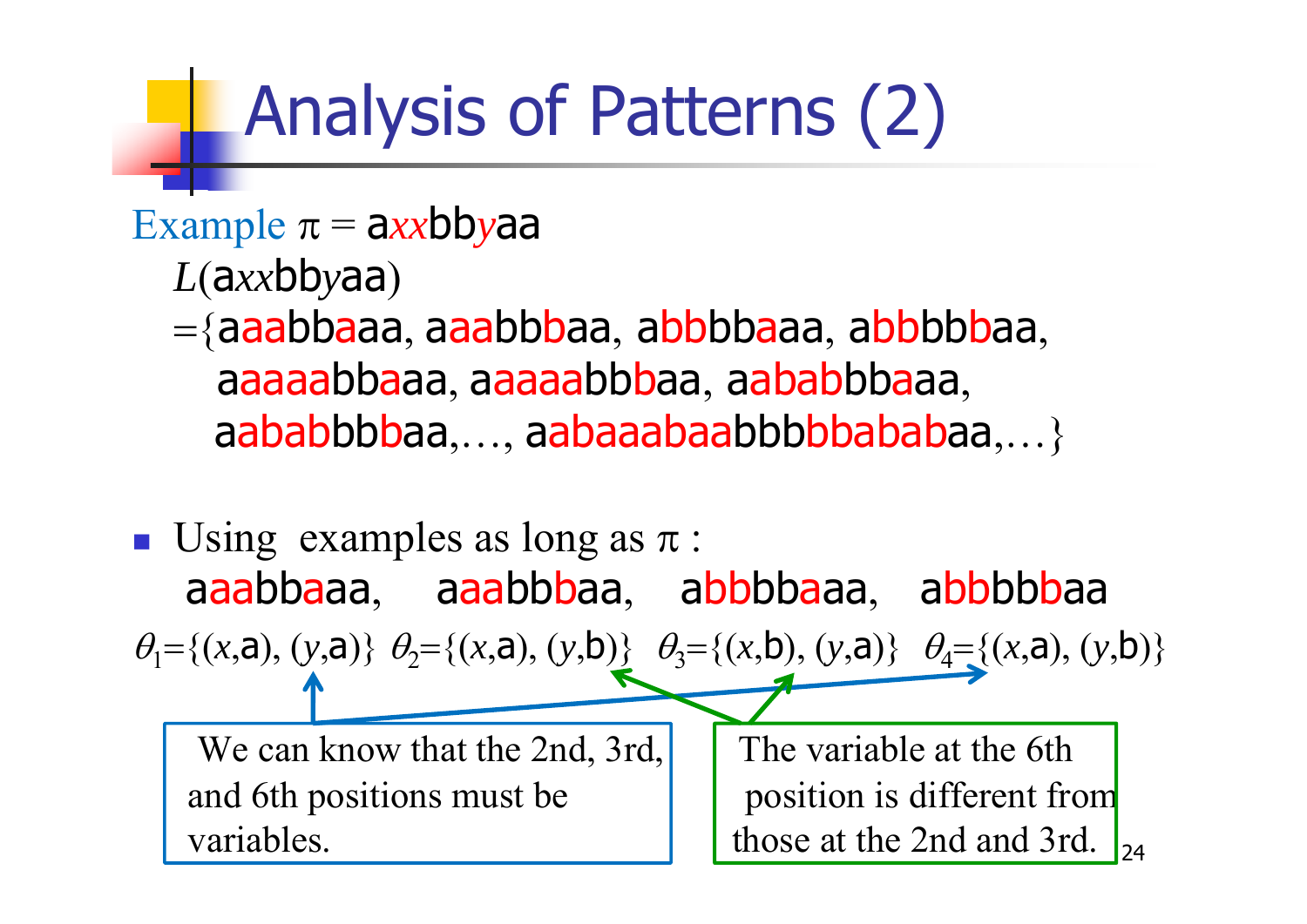## Analysis of Patterns (3)

Any language  $L(\pi)$  containing the four strings must be a superset of  $L(\pi).$ 

aaabbaaa, aaabbbaa, abbbbaaa, abbbbbaa  $\theta_1 = \{(x, a), (y, a)\}\ \theta_2 = \{(x, a), (y, b)\}\ \theta_3 = \{(x, b), (y, a)\}\ \theta_4 = \{(x, a), (y, b)\}$ 

- If  $\pi$ ' and  $\pi$  are of same length,  $\pi$ ' has more variables than  $\pi$ .
- If  $\pi'$  is shorter than  $\pi$ ,  $\pi'$  has at least one variable with which some substring of  $\pi$  longer than 2 must be replaced.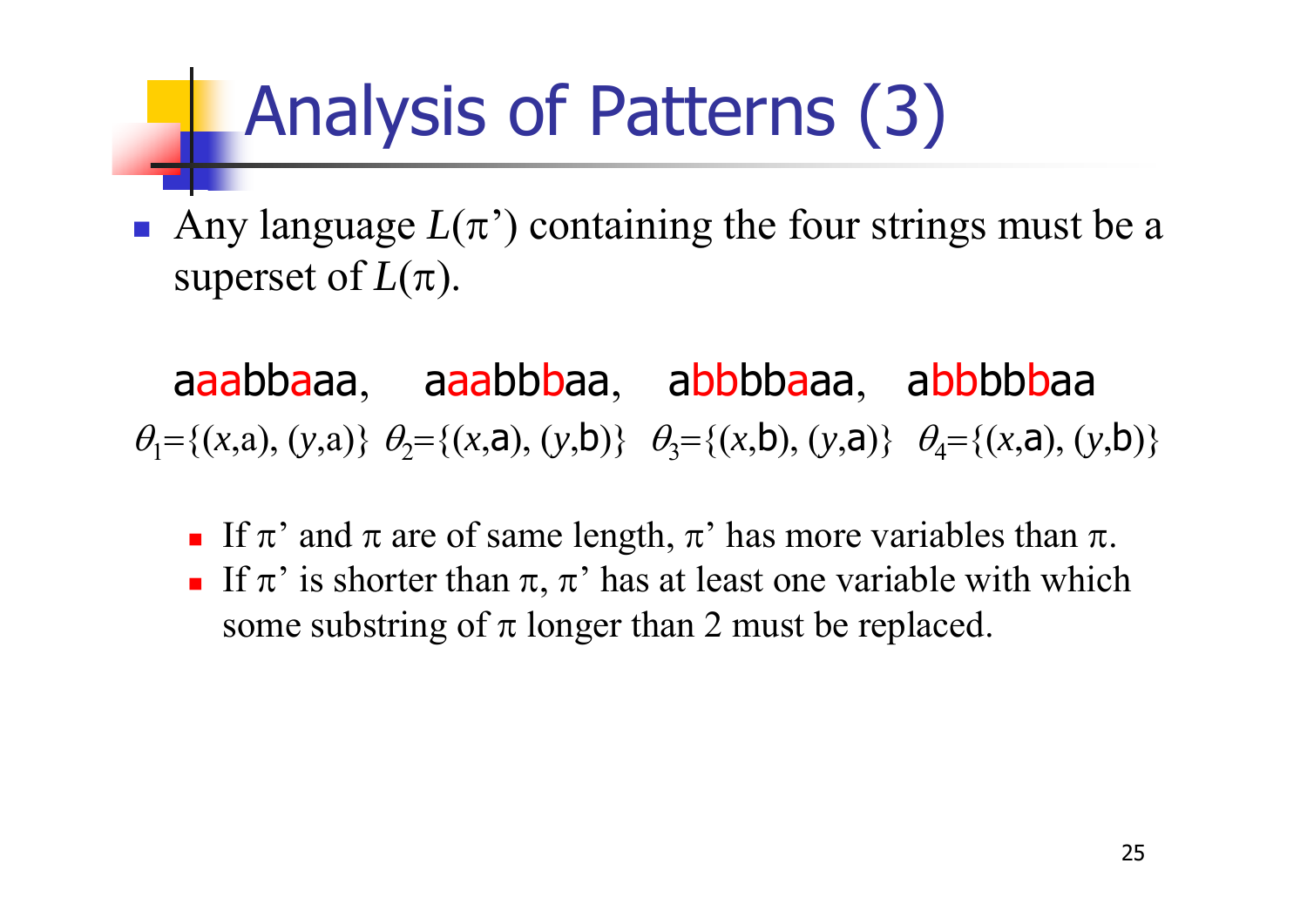#### Characteristic Set of  $L(\pi)$

Exercise Let  $\pi$  be a pattern which contains variables  $x_1, x_2, ..., x_n$ . Consider the following substitutions:

$$
\theta_{\mathsf{a}} = \{ (x_1, \mathsf{a}), (x_2, \mathsf{a}), ..., (x_n, \mathsf{a}) \},
$$
  
\n
$$
\theta_{\mathsf{b}} = \{ (x_1, \mathsf{b}), (x_2, \mathsf{b}), ..., (x_n, \mathsf{b}) \},
$$
  
\n
$$
\sigma_1 = \{ (x_1, \mathsf{a}), (x_2, \mathsf{b}), ..., (x_n, \mathsf{b}) \},
$$
  
\n...

$$
\sigma_n = \{(x_1, b), (x_2, b), ..., (x_n, a)\}
$$

**The set**  $\{p\theta_a, p\theta_b, p\sigma_1, ..., p\sigma_n\}$  is a characteristic set of  $L(\pi).$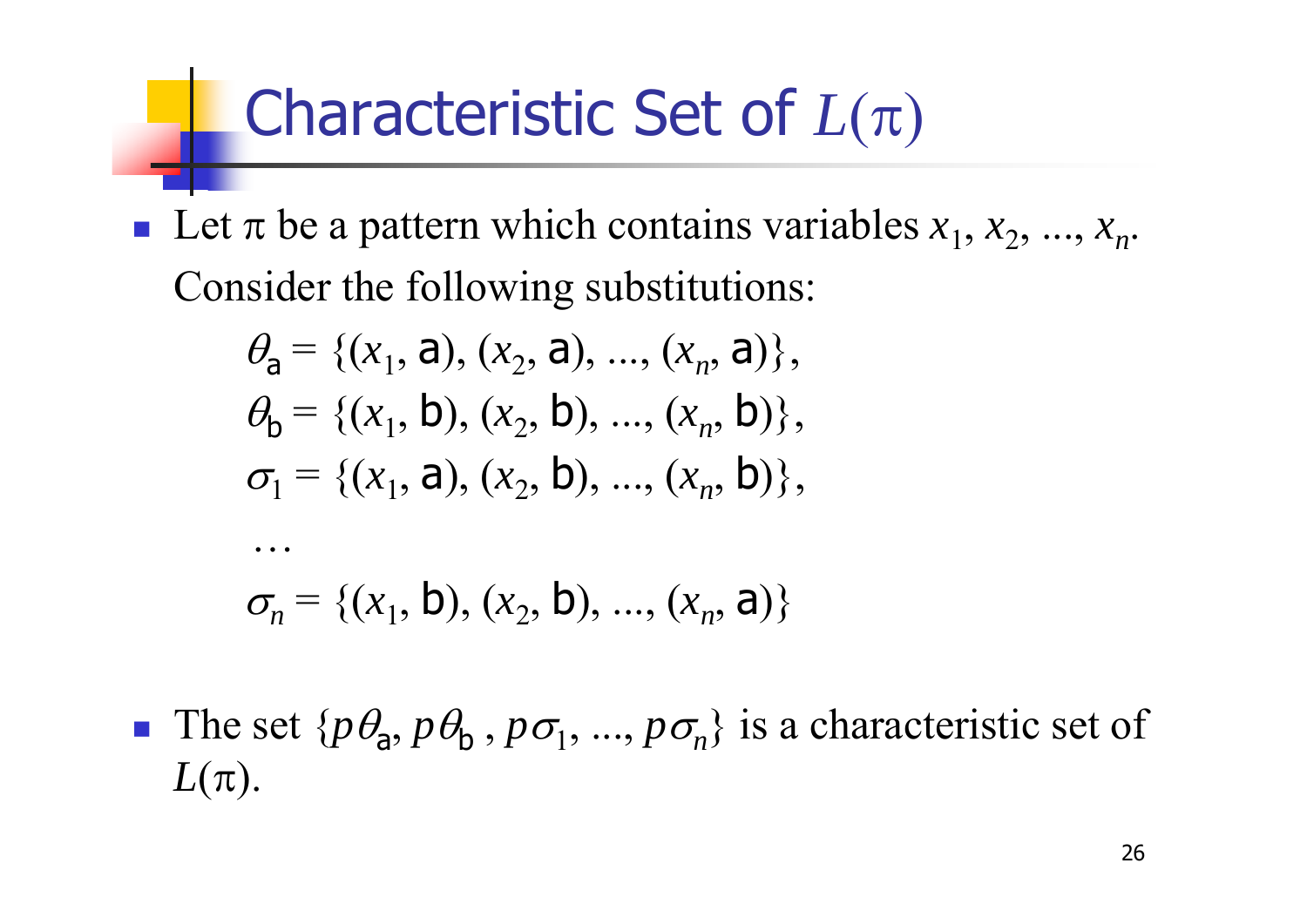## Anti-Unifcation of Strings

**For a set C of stings of same length** 

$$
S_1 = c_{11} c_{12} \cdots c_{1i} c_{1i} \cdots c_{1k}
$$
  
\n
$$
S_2 = c_{21} c_{22} \cdots c_{2i} c_{2i} \cdots c_{2k}
$$
  
\n
$$
\cdots
$$
  
\n
$$
S_n = c_{n1} c_{n2} \cdots c_{nj} c_{nj} \cdots c_{nk}
$$

the anti-unification of *C* is a pattern

$$
\pi = \gamma(c_{11}c_{21}...c_{n1})\gamma(c_{12}c_{22}...c_{n2})...\gamma(c_{1k}c_{2k}...c_{nk})
$$

where

 $\gamma(c_1$  $c_2...c_n$  =  $c$  if  $c_1 = c_2 = ... = c_n = c$ *x* ( *c* 1 *c* 2*…cn* ) otherwise. and  $\iota(c_1c_2...c_n)$  is the "index" of  $c_1c_2...c_n$ *<sup>n</sup>*. 27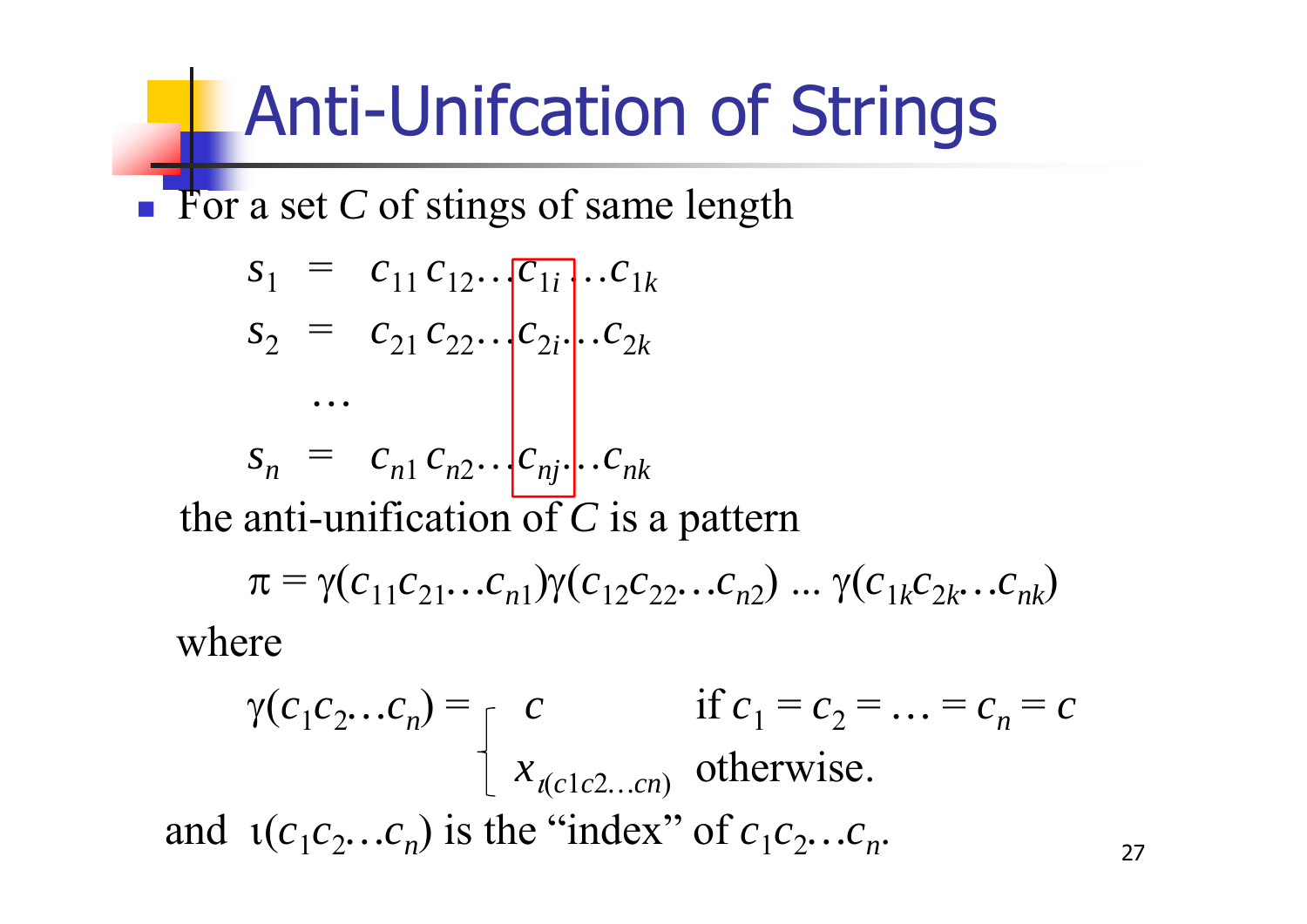#### In Theoretical Form

Lemma 2 Let  $\pi_1$ ,  $\pi_2$ , ...,  $\pi_n$  be patterns. If the language  $L(\pi_k)$  is minimal in  $\{L(\pi_1), L(\pi_2),..., L(\pi_n)\}$ , then  $\pi_k$  is one of the longest patterns in the list.

Lemma 3 Let  $\pi_1$  and  $\pi_2$  be patterns of same length. Then  $L(\pi_1) \subseteq L(\pi_2)$  if and only if  $\pi_2 \theta$  $=\pi$ <sub>1</sub>.

Note If we do not assume  $\pi_1$  and  $\pi_2$  be patterns of same length, then it is not decidable whether or not  $L(\pi_1) \subseteq L(\pi_2)$ .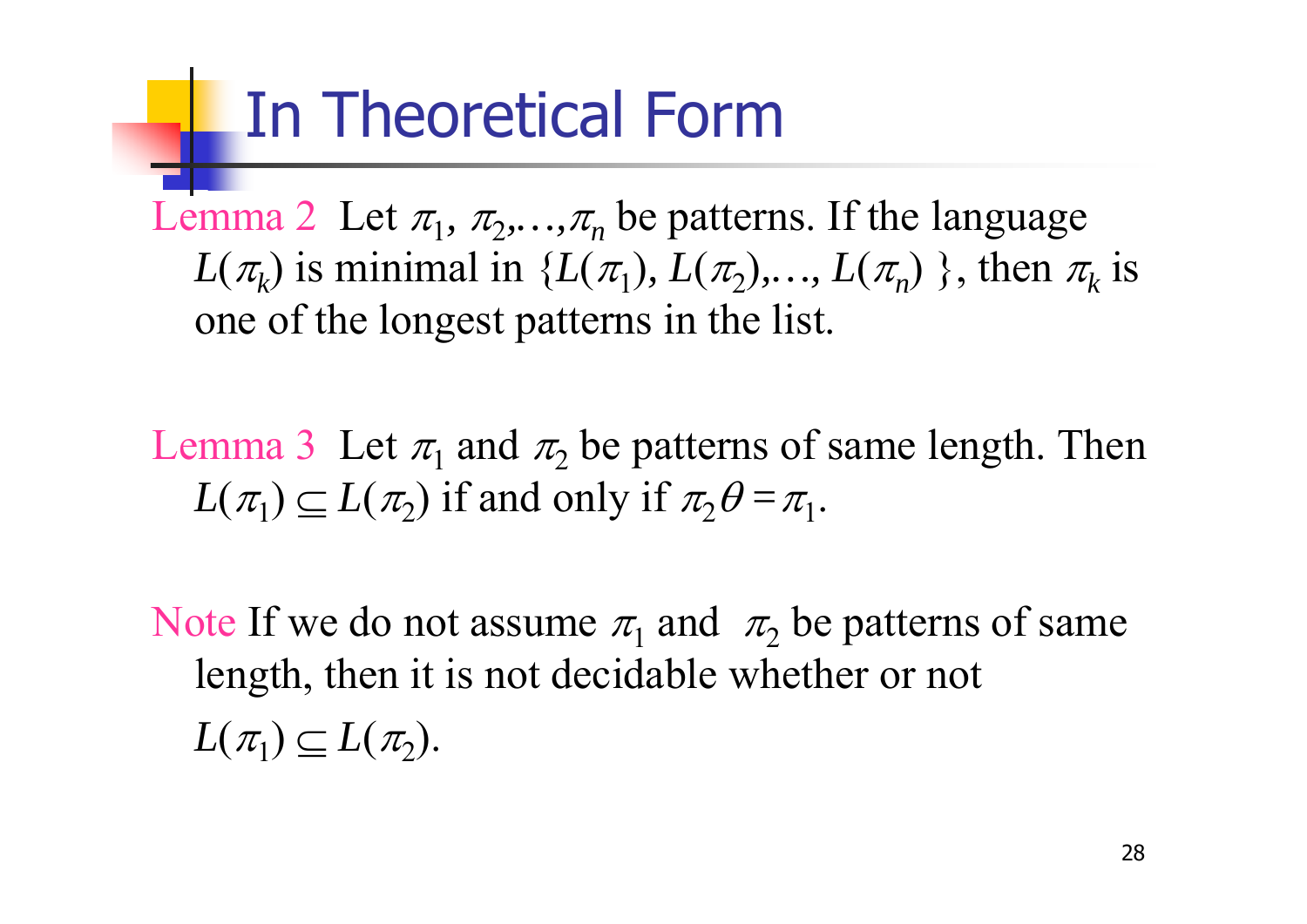#### Which pattern should be chosen?

- $\blacksquare$  Let C be a set of (positive) examples
- 1. Select all shortest examples.
- 2. Look for one of the minimal patterns between *x* (a singleton variable) and the anti-unifier of the shortest examples, and return it.
- Note: If we only follow the identification-in-thelimit criterion, the second can be simplified as 2'. Return the anti-unifier of the shortest examples but this might not seem "learning".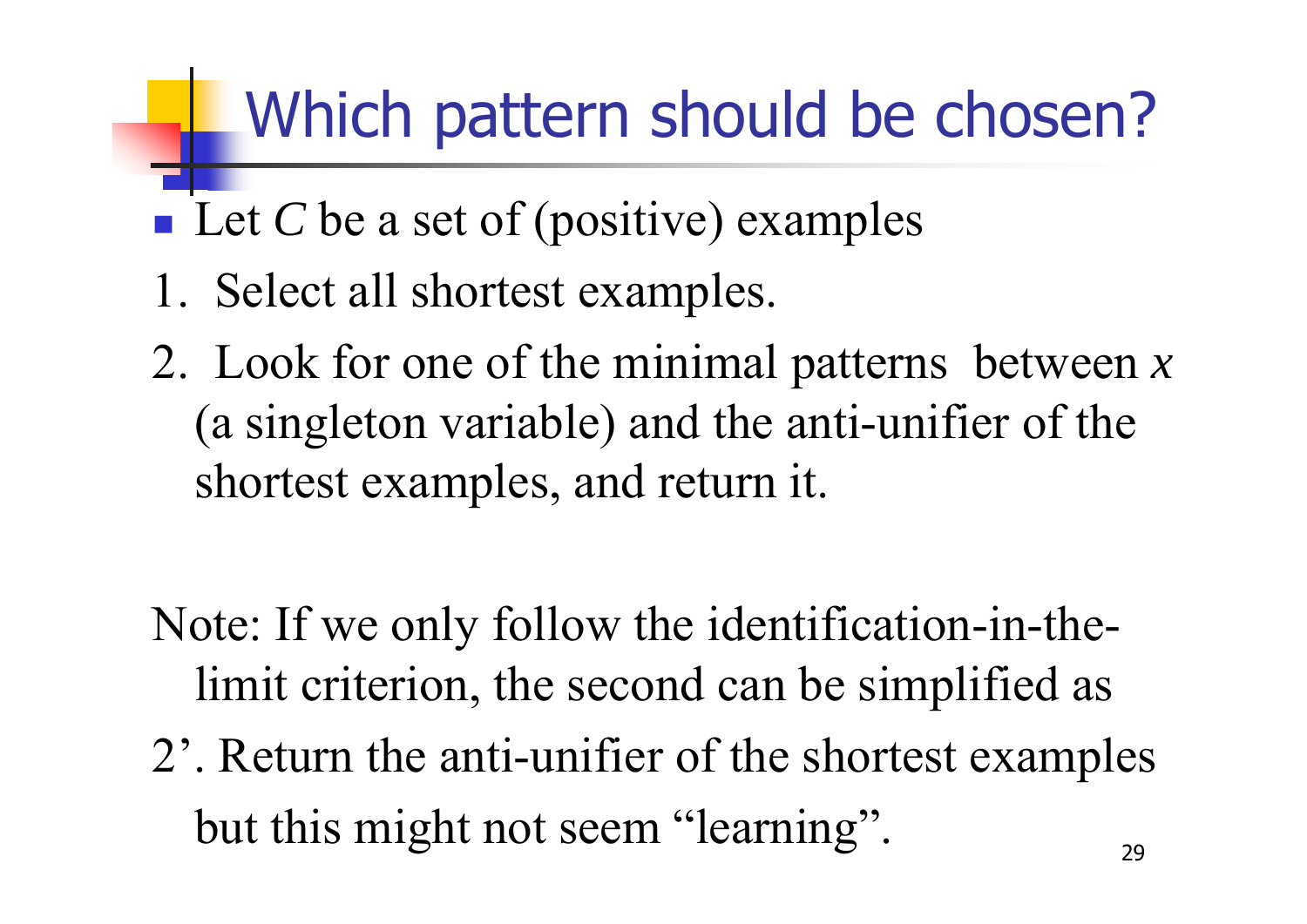#### Positive and Negative examples



$$
e_1, e_2, e_3, ...
$$



- $L(\pi)$  : a language represented with a pattern  $\pi$
- **a** positive example on  $L(\pi)$ :  $\langle s, +\rangle$  for  $x \in L(\pi)$ 
	- a negative example on  $L(\pi)$  :  $\langle s, -\rangle$  for  $x \in L(\pi)$

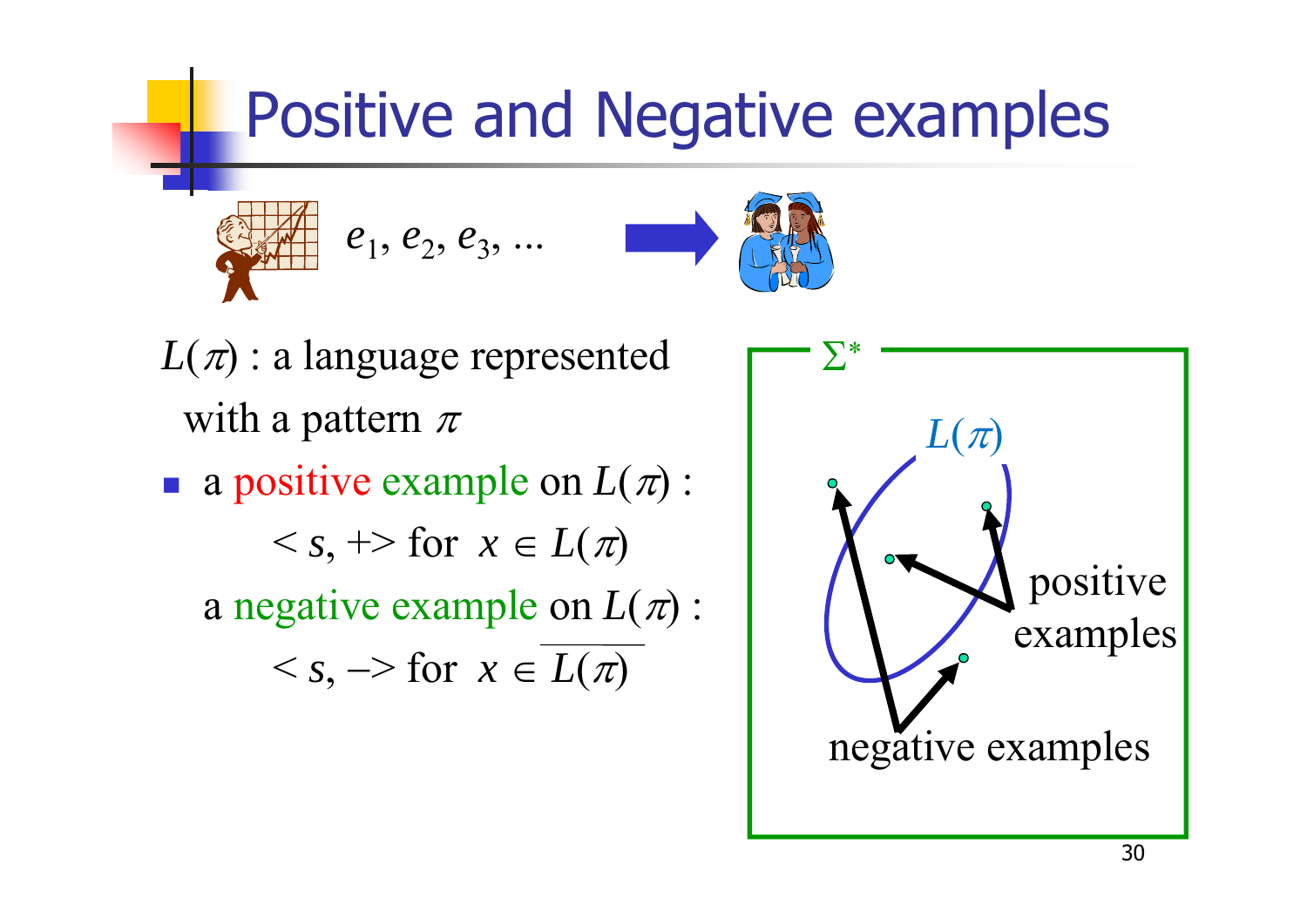

- A presentation of  $L(\pi)$  is a infinite sequence consisting of positive and negative example.
- A presentation  $\sigma$  is positive if  $\sigma$  consists only of positive example <sup>&</sup>lt; *<sup>s</sup>*, +> and any positive example occurs at least once in  $\sigma$ .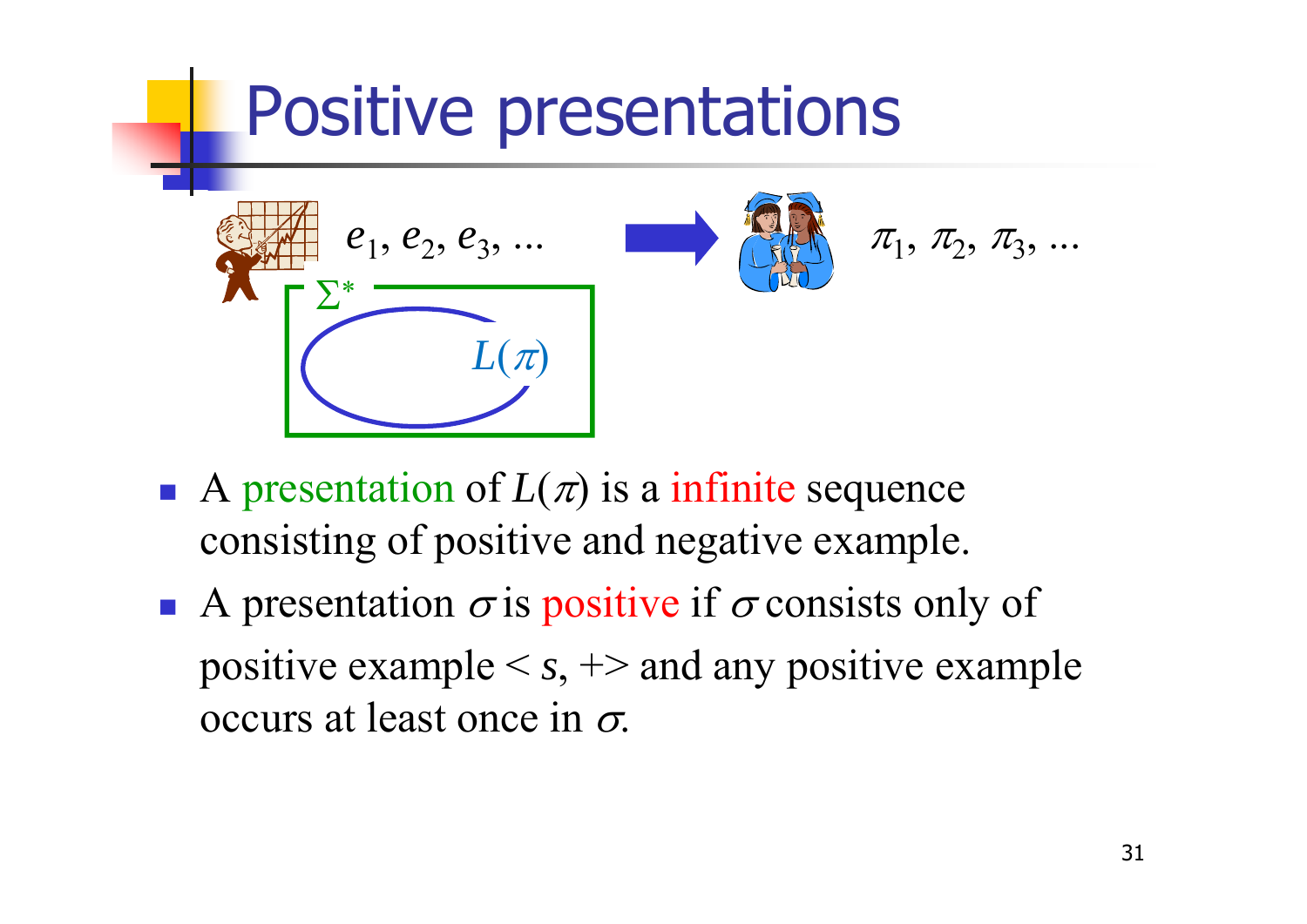## Identification in the limit [Gold]

$$
e_1, e_2, e_3, \ldots
$$
  $\begin{matrix} \overbrace{\mathbb{R}} \\ \overbrace{\mathbb{R}} \end{matrix}$   $\pi_1, \pi_2, \pi_3, \ldots$ 

A learning algorithm A EX-identifies  $L(\pi)$  in the limit from positive presentations if

for any positive presentation  $\sigma = e_1, e_2, e_3, ...$  of  $L(\pi)$  and the output sequence  $\pi_1$ ,  $\pi_2$ ,  $\pi_3$ , ... of *A*, there exists *N* such that for all  $n > N$   $\pi_{n} = \pi'$  and  $L(\pi') = L(\pi)$ 

A learning algorithm A BC-identifies  $L(\pi)$  in the limit from positive presentations if for any positive presentation  $\sigma = e_1, e_2, e_3, ...$  of  $L(\pi)$  and the output sequence  $\pi_1$ ,  $\pi_2$ ,  $\pi_3$ , ... of *A*, there exists *N* 

such that for all  $n > N$   $\pi_{n} = \pi$  and  $L(\pi_{n}) = L(\pi)$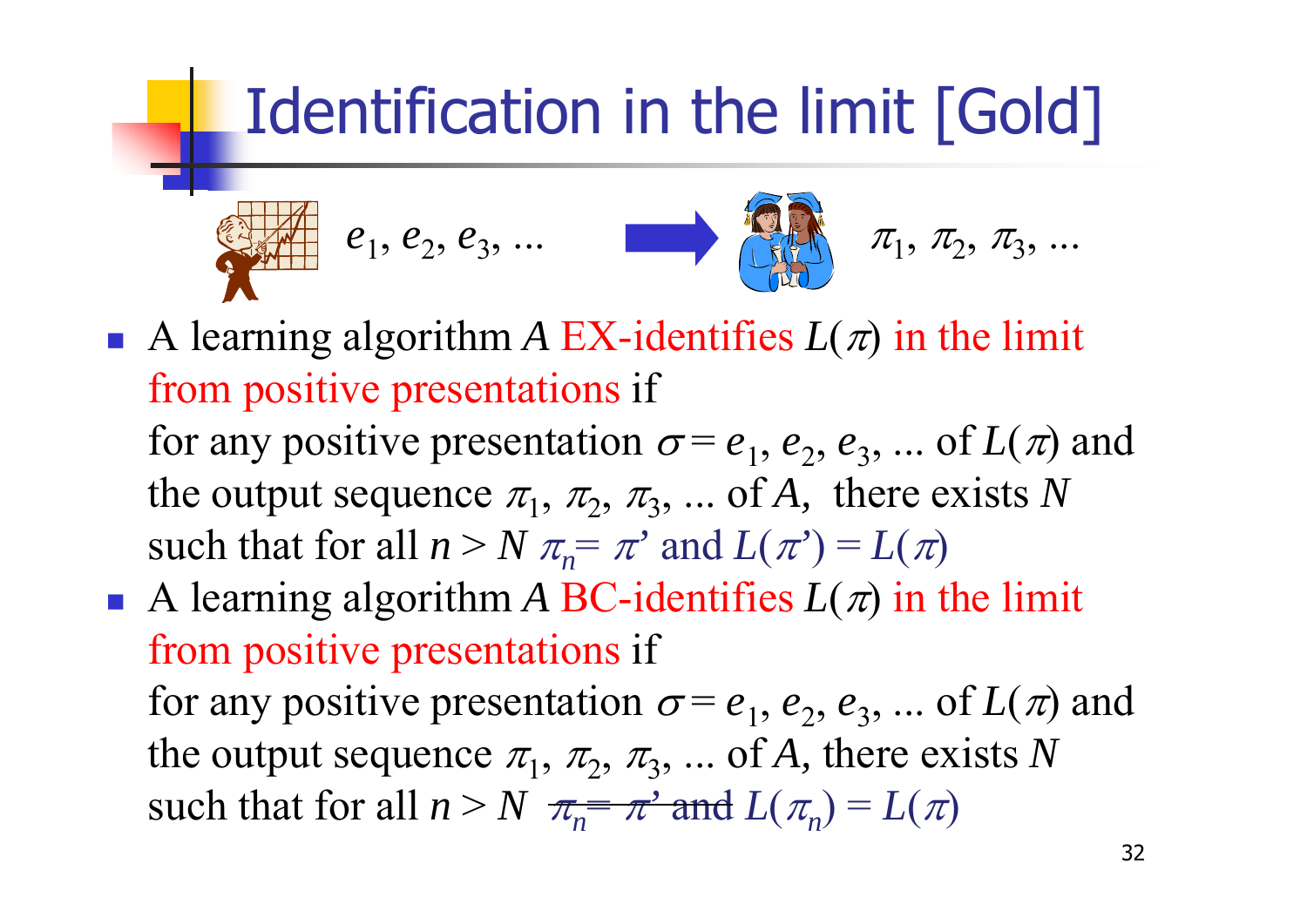### Identification in the limit [Gold]

- Ħ A learning algorithm *<sup>A</sup>* EX-identifies a class C of languages in the limit from psoitive presentations if *A* EX-identifies every language in C in the limit from positive presentations.
- A learning algorithm *<sup>A</sup>* BC-identifies a class C of languages in the limit from positive presentations if *A* BC-identifies every language in C in the limit from positive presentations.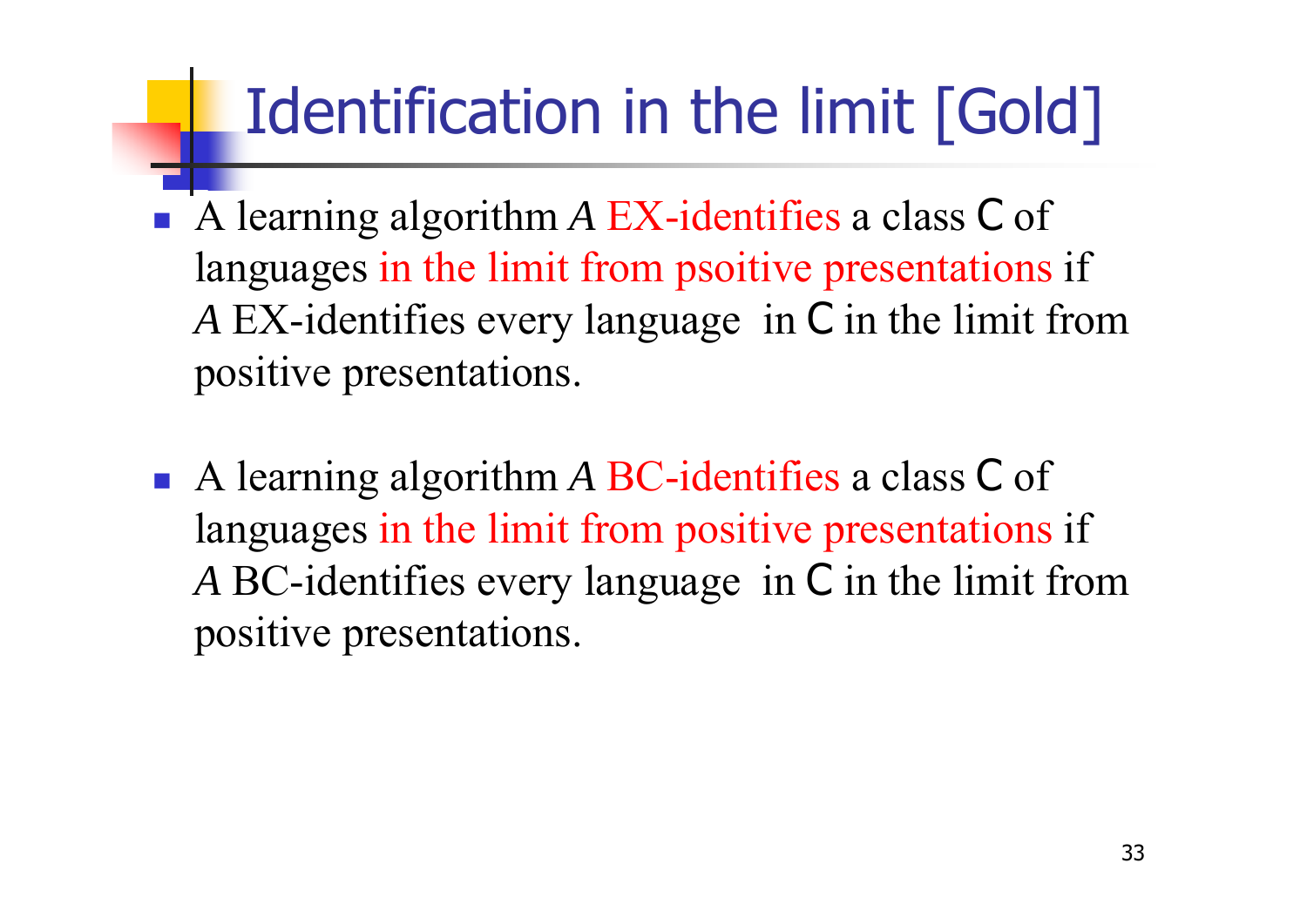### Identification of patterns

Theorem The revised algorithm of *Learn-pattern* with the minimal language strategy EX-identifies the class of all pattern languages in the limit from positive presentations.

**The minimal language strategy means that when revising** conjecture  $\pi$  a pattern generating a minimal language for positive data is chosen as the "appropriate" pattern.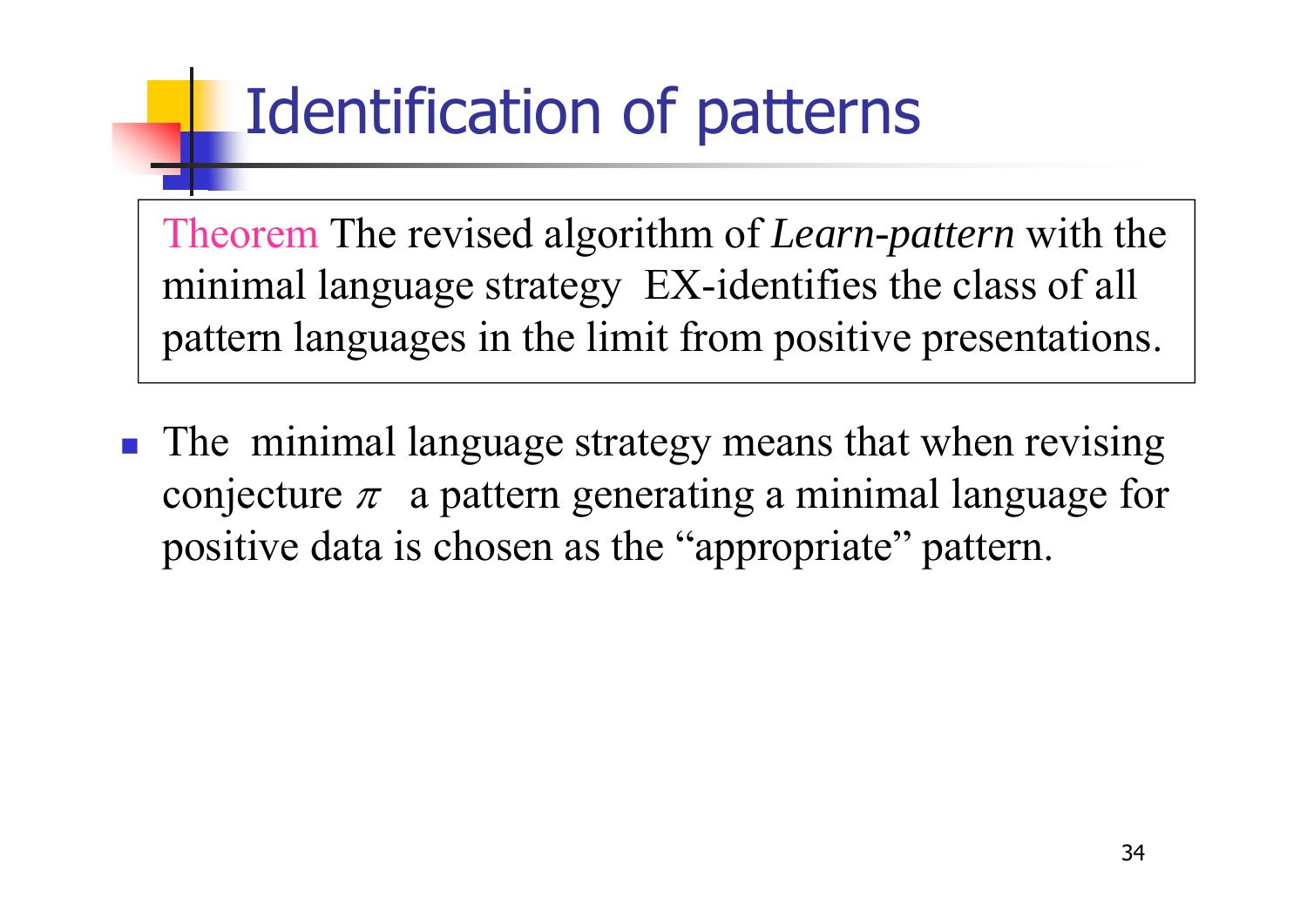## Linear Patterns

- When we are learning only linear patterns, the shortest linear patterns can be found by using the dynamic programming.
	- **The algorithm is a modification of that for finding LCS** "longest common subsequences" or edit distance.

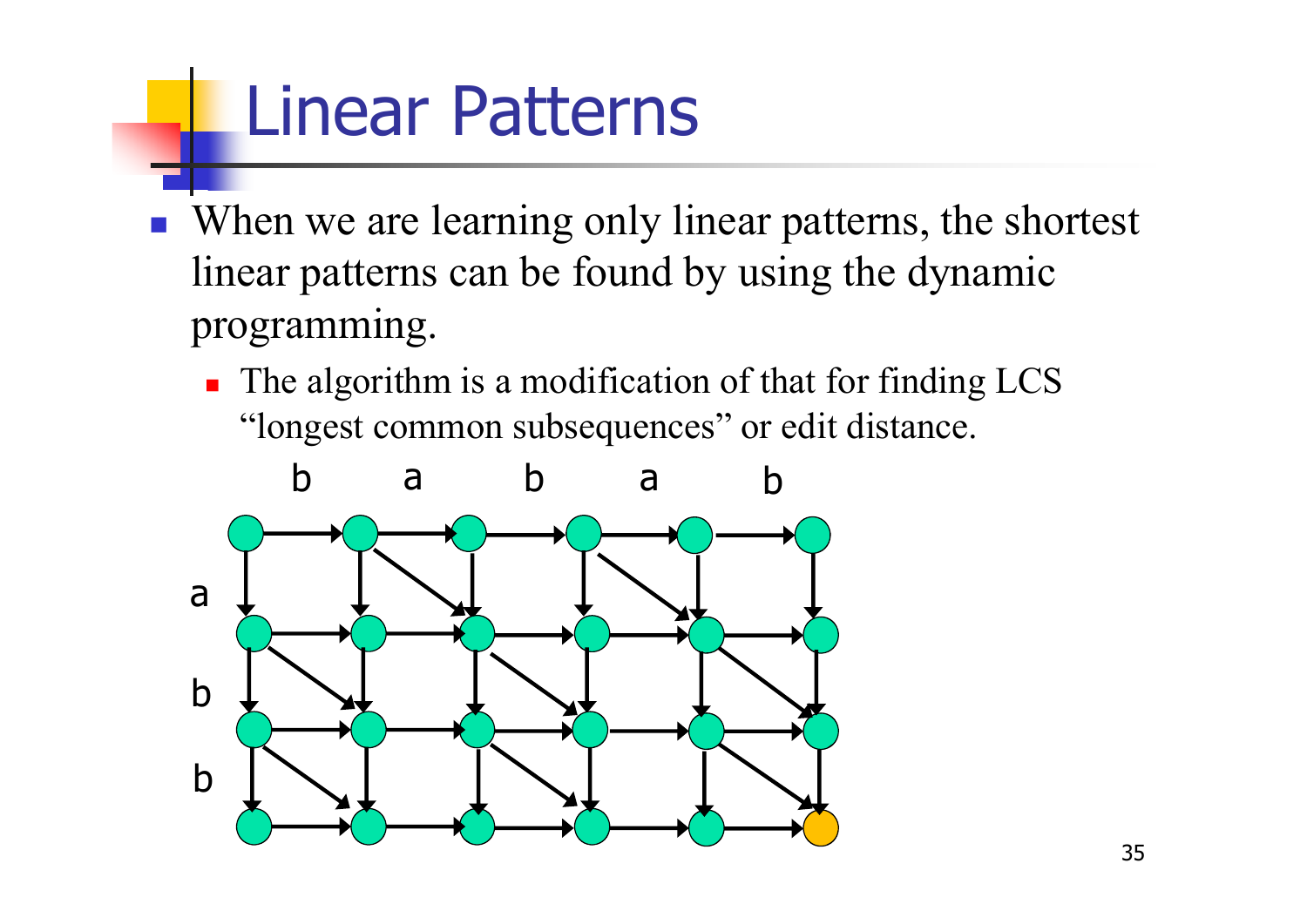## A Negative Result

.Theorem [Gold] There is no learning algorithm which identifies any regular language from positive data.

• Note that a regular language is a formal language which is accepted by a finite state automaton. It is also represented in a regular expression.

Theorem [Gold] There is no learning algorithm which identifies any regular expression from positive data.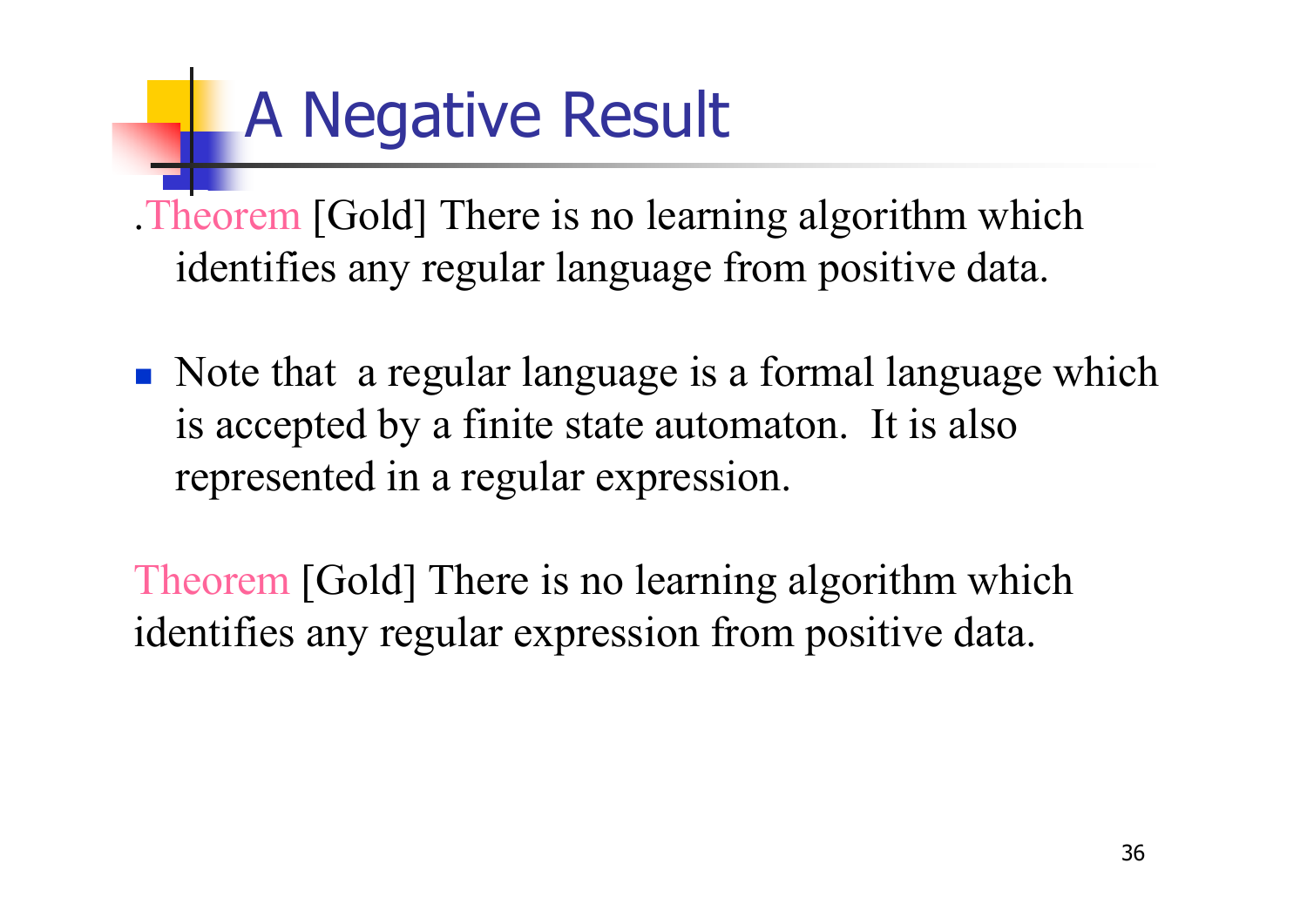## A Negative Result (2)

- **We construct a positive presentation**  $\sigma$  **of L in the** following manner.
- **Let**  $e_1$  **be a string in L. Since the set**  $\{e_1\}$  **is also in C and** *A* must identify  $\{e_1\}$ . So the first  $N_1$  examples of  $\sigma$  are all  $E_1$  , until "A identifies  $\{e_1\}$ ."

$$
\exists N_1 \forall n > N_1 h_n = g_1 \text{ and } L(g_1) = \{e_1\}
$$

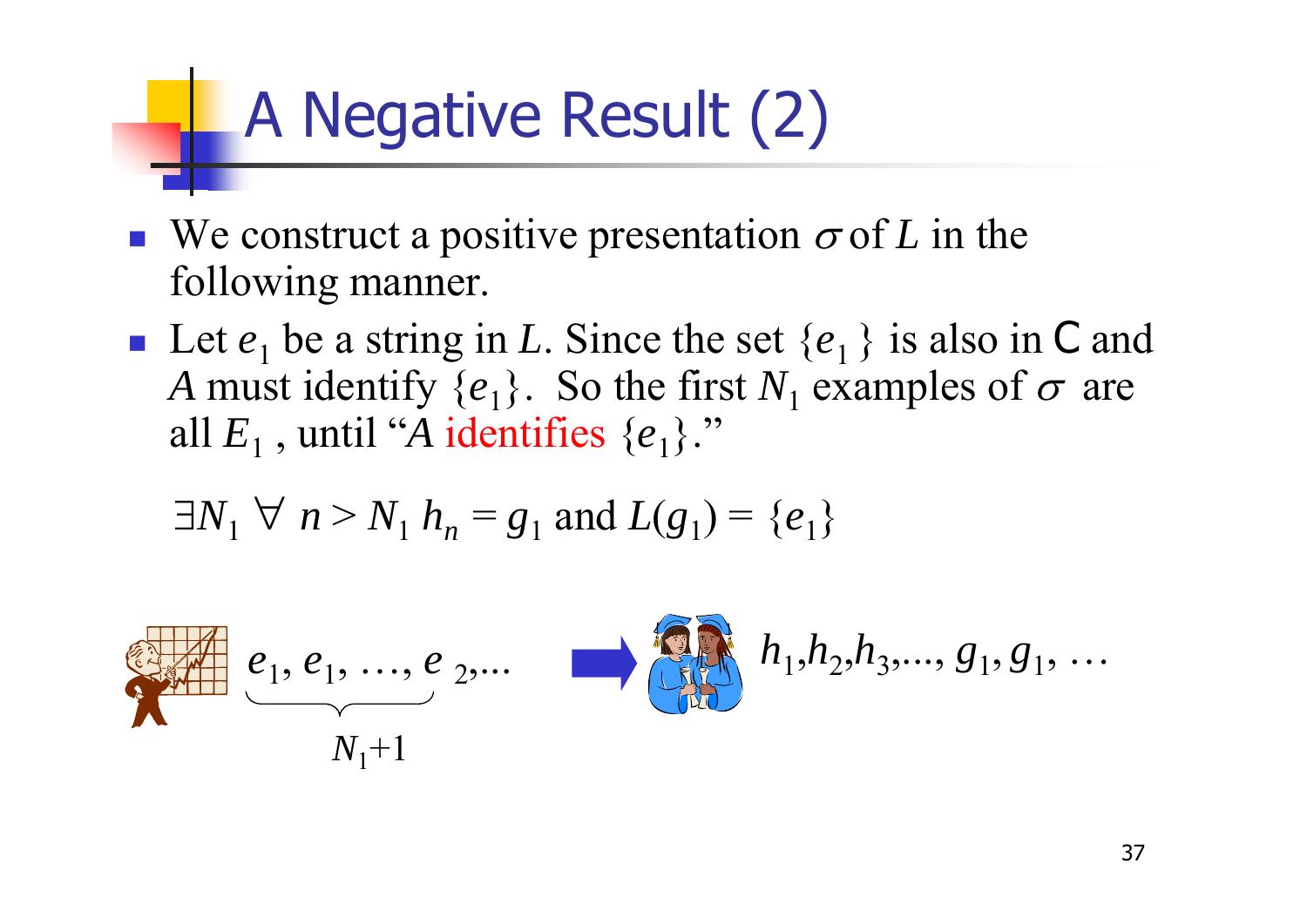## A Negative Result (3)

- **Let the**  $(N_1+1)$ **-th example be**  $e_2$  which is different from  $e_{\scriptscriptstyle 1}^{}$  .
- Since C contains  $\{e_1, e_2\}$ , the learning algorithm *A* identifies  $\{e_1, e_2\}$  in the limit.

$$
\exists N_1 \forall n > N_2 > N_1 g_n = g_2 \text{ and } \{e_1, e_2\}
$$
\n
$$
e_1, e_1, \dots, e_2, \dots, e_3, \dots \qquad \qquad \underbrace{\bigotimes_{N_1+1} \bigotimes_{S_2+1} h_1, h_2, \dots, g_1, \dots}_{S_2+1}
$$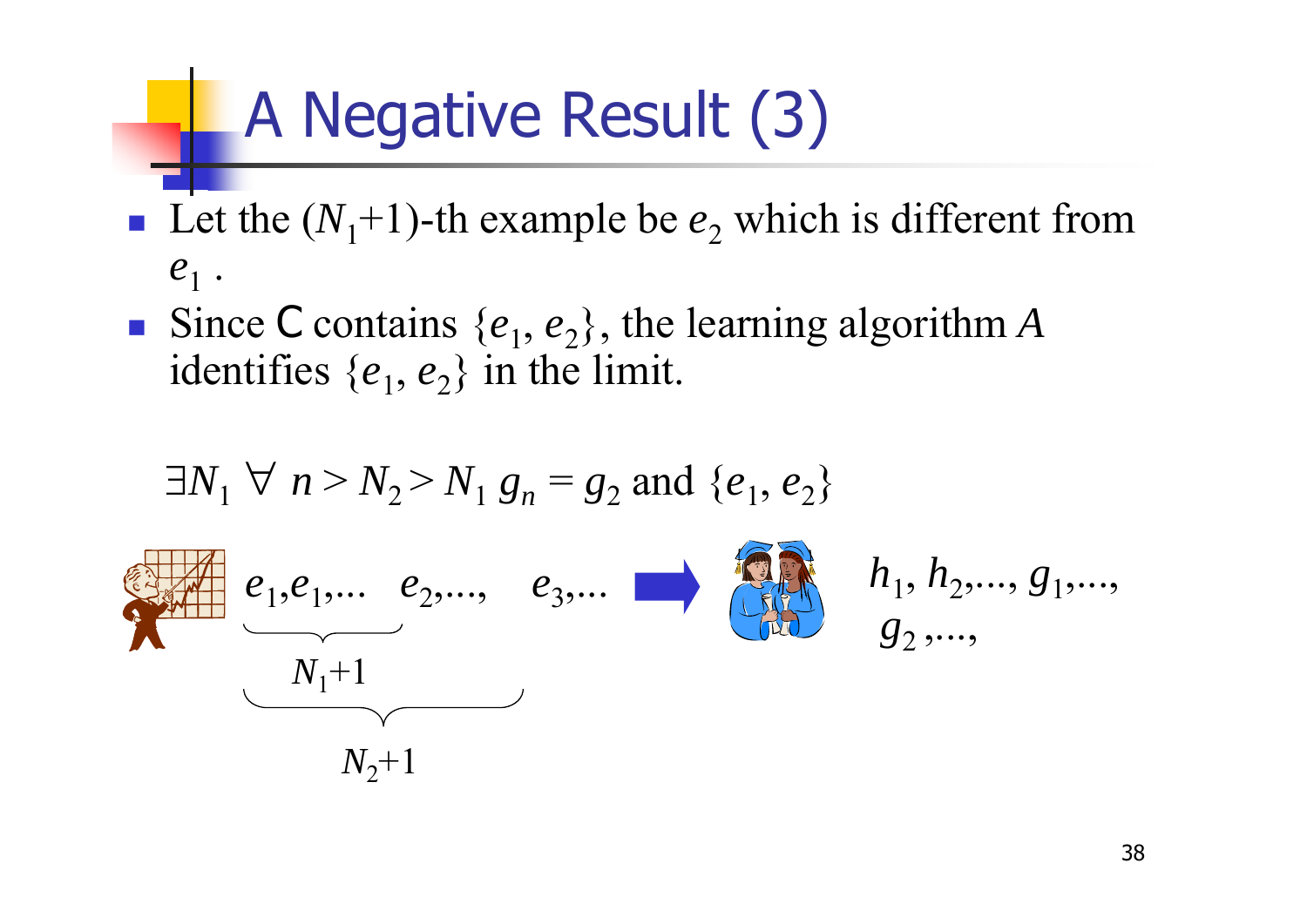# A Negative Result (4)

- **Let the**  $(N_2+1)$ **-th example be**  $e_3$  **which is different from** both of  $e_1$  or  $e_2$ .
- Since C contains  $\{e_1, e_2, e_3\}$ , *A* identifies  $\{e_1, e_2, e_3\}$  in the limit.

$$
\exists N_3 \ \forall n > N_3 > N_2 > N_1 \ h_n = g_3 \text{ and } L(g_3) = \{E_1, E_2, E_3\}
$$

p. The language  $L = \{e_1, e_2, e_3, e_4, \dots\}$  is a infinite and A cannot identify *L*.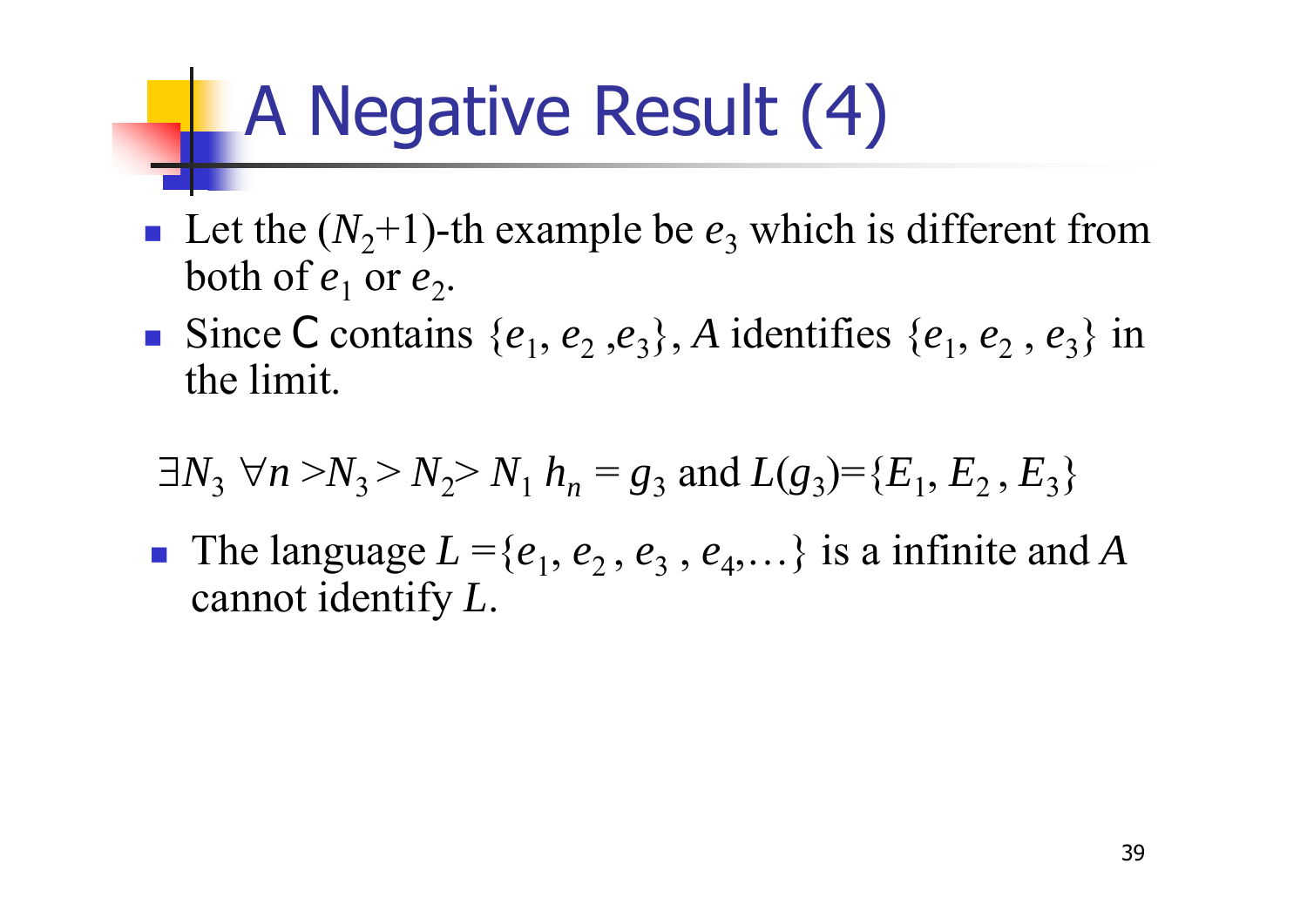

- **M.** Gold : Language Identification in the Limit, Information and Control, 10, 447-474 (1967).
- D. Angulin : Inductive Inference of Formal Languages from Positive Data, Information and Control, 45, 117-135 (1980).